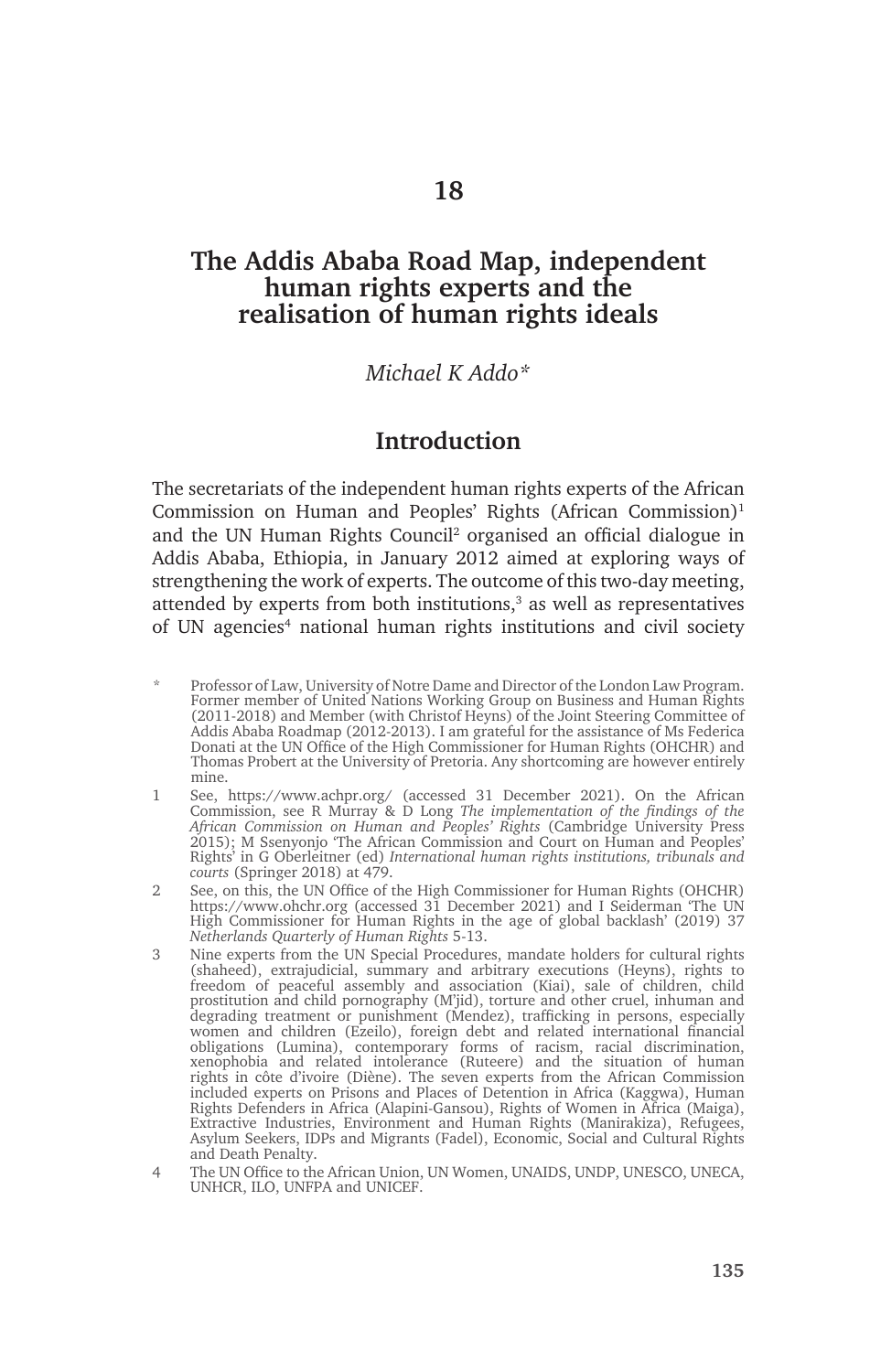organisations,5 is what has come to be known as the 'Addis Ababa Roadmap' (Roadmap).6 The Roadmap has one primary objective: 'to enhance collaboration between the UN Special Procedure mandateholders and African Commission Special Mechanisms in the discharge of their mandates'.7 The outcome document identifies a variety of ways of achieving this objective including information sharing between the experts, bolstering peer to peer exchanges and learning as well as the consideration of joint actions including country visits, public statements, press releases, awareness raising events alongside the participation in each other's events and thematic research.<sup>8</sup> The activities under the Roadmap are managed by a joint group of representatives of experts from both sides with the support of their secretariats.

The 2012 Addis Ababa Roadmap raises many interesting issues of law, policy, process and identity which call for further reflection. The underlying ambition of the cooperation between the groups of experts is, in essence, the full realisation of the substantive human rights guarantees within the context of its key ideals of universality, indivisibility, interdependence and inalienability.<sup>9</sup> We know however that the realisation of these fine ideals in a world riddled with practices and cultures that do not always cohere with the human rights principles, poses a genuine challenge that may entail the adoption of unconventional strategies to overcome. This chapter will assess how effectively the Roadmap is able to navigate this dissonance between the ideals and reality of international human rights. In that context the chapter will enquire into whether the independent experts identify as governmental experts or as non-state actors and whether their relationship with the governments of the intergovernmental institutions that selected them is significant to the legitimacy and practical value of their work.

For this purpose, the article draws on the transnational legal process scholarship<sup>10</sup> to assess the effect, if any, on the normative

6 See https://defenddefenders.org/un-and-african-union-special-mechanisms-on-hu man-rights-adopt-a-roadmap-for-greater-cooperation/ (accessed 31 December 2021).

7 Dialogue (n 5) at 3.

<sup>5</sup> See OHCHR, Dialogue between Special Procedures Mandate-Holders of the UN Human Rights Council and the African Commission on Human and Peoples' Rights (Dialogue) (Addis Ababa. 2012) at 1. https://www.ohchr.org/Documents/ HRBodies/SP/SP\_UNHRC\_ACHPRRoad%20Map.pdf (accessed 31 December 2021).

<sup>8</sup> As above.

<sup>9</sup> See Preamble of the African Charter on Human and Peoples' Rights (1981); Vienna Declaration and Programme of Action (1993).

<sup>10</sup> On this, see HJ Steiner & DF Vagts *Transnational legal problems* (Foundation Press 1986); N el-Khory 'Transnational legal process: theory and the effectiveness of international human rights treaties' in N el-Khory *Irrational human rights? an examination of international human rights treaties* (Brill 2021) 190; HH Koh 'Transnational legal process' (1996) 75 *Nebraska Law Review* 182; HH Koh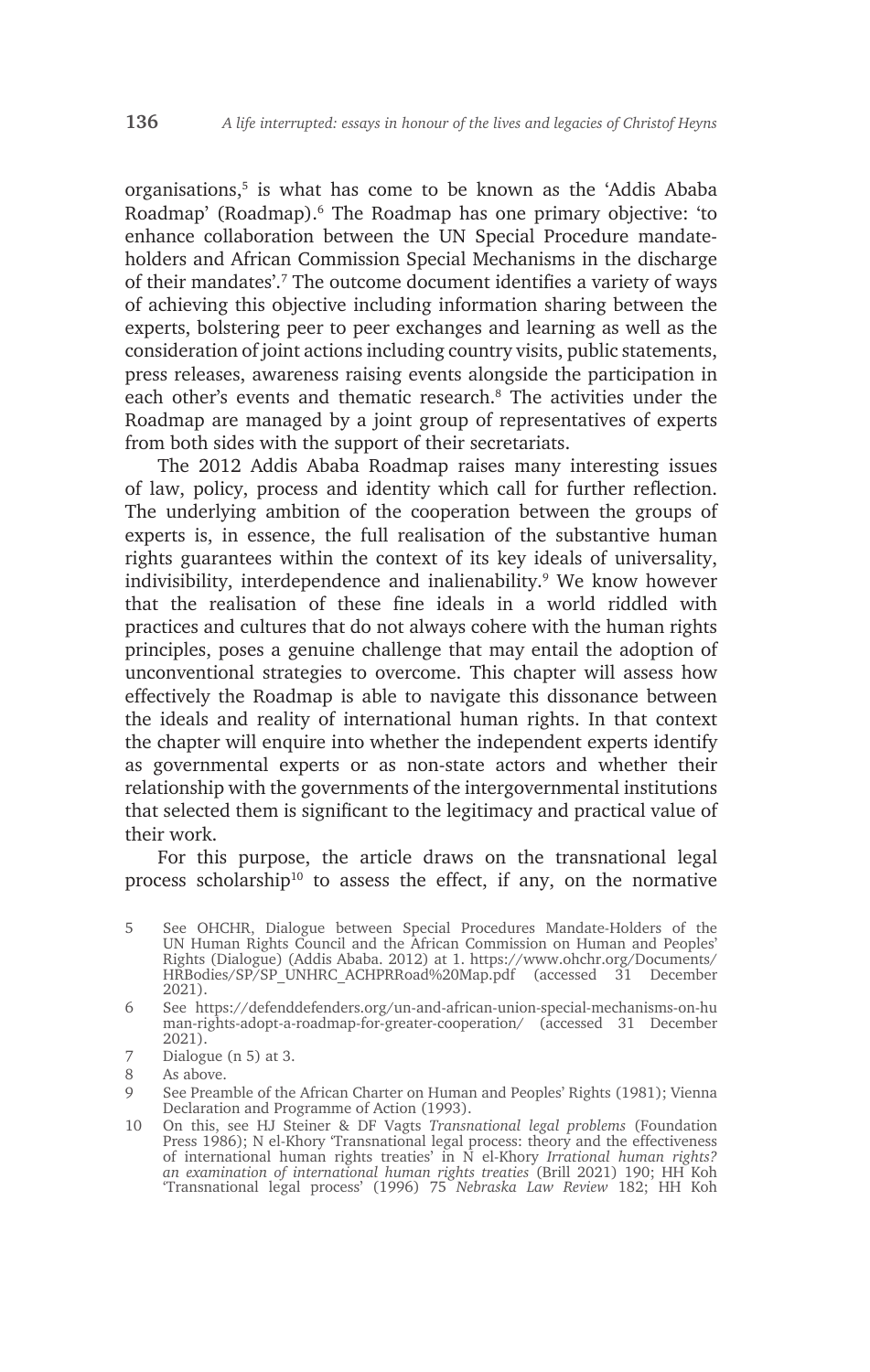development, interpretation and application of international human rights law. When Harold H. Koh posed the question 'Why do nations obey international law'?,11 he was seeking to analyse the motivation behind states' compliance with their international obligations and proposing as a platform for explanation, the transnational legal process which he defined as

[t]he theory and practice of how public and private actors – nation states, international organizations, multinational enterprises, non-governmental organizations, and private individuals – interact in a variety of public and private, domestic and international fora to make, interpret, enforce, and ultimately, internalize rules of transnational law.12

Dean Koh concedes that this approach to seeking to explain the compliance question in international law, that is to say, the realisation of the principle of rule of law (why nations obey international law) is 'untraditional'13 and/or because it is 'non-statist'14 primarily for the room it affords to all transnational actors to contribute to shaping the law. Of the many dimensions and effects of the transnational legal process on international law, the most captivating of the untraditional character is the fact that non-state actors have a role and contribute to the making of the law. Less significant in terms of verifiable evidence is how and the extent to which this process influences states' behaviour. That enquiry remains of continuing interest to scholars and policymakers alike.

International human rights law is represented as providing a relatively fertile ground for the transnational approach to international law15 and so of interest in this chapter to assess its significance in norm development, interpretation and application. The first section, with a focus on the nature and character of the Roadmap, analyses its nature and origins as a part of the transnational legal process, followed by a section that is devoted to the assessment of the program of activities for the implementation of the Roadmap and the extent to which these contribute to the realisation of international human rights ideals of universality, interdependence and indivisibility through norm development, interpretation and application. The next section explores some challenges facing the Roadmap and, finally, some conclusions are offered.

13 Koh 2004 (n 10) 184.

15 See El Khory (n 10).

<sup>&#</sup>x27;Transnational legal process after September 11th' (2004) 22 *Berkeley Journal of International Law* 337 and HH Koh 'Why do nations obey international law?' (1996/1997) 106 *Yale Law Journal* 2599.

<sup>11</sup> Koh 1996 (n 10).

<sup>12</sup> Koh 1996 (n 10) 183-184.

<sup>14</sup> As above.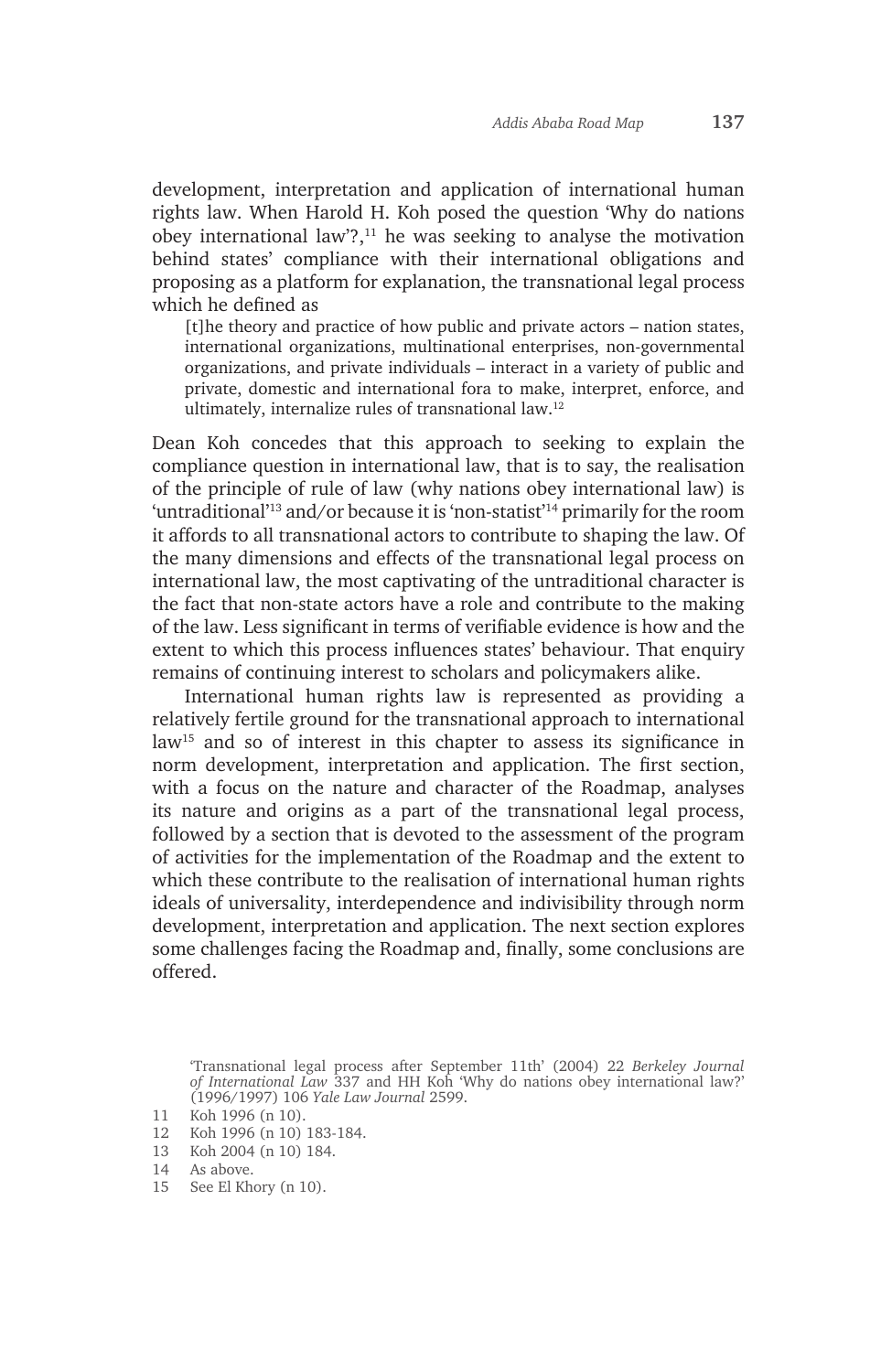# **Nature and character**

The record suggests that the Addis Ababa Roadmap was launched in January of 2012 under the auspices of the African Union (AU) and the UN Office of the High Commissioner for Human Rights (OHCHR) to bring together independent experts of the UN Human Rights Council (Special Procedure Mandate holders) and those of the African Commission on Human and Peoples' Rights.16 This is true but this formal narrative does not quite capture the contextual knowledge that contributes to the full character of this initiative. In fact, prior to this formal launch of the Roadmap, there had been regular interactions, discussions and activities between the two groups of experts.<sup>17</sup> Indeed, the idea to formalise the relationship was at the behest of these experts, led by Christof Heyns who had prior professional dealings at both the United Nations and at the African Commission.<sup>18</sup> As the UN Special Rapporteur on extrajudicial, summary or arbitrary executions at the time of the launch of the Roadmap, Christof Heyns had had a long association with the African Commission through the Centre for Human Rights at the University of Pretoria, which was made even more pertinent by the goals of his UN mandate that drew him even closer to the African Commission counterparts.

#### *Independent experts as non-state actors*

That the Roadmap is the brainchild of and managed by independent human rights experts makes it less of an official intergovernmental initiative. There is however a twist to the representation of the Roadmap as a non-state initiative due to the unique relationship between the group of experts and the two intergovernmental institutions from which they are drawn. It is true that the human rights experts involved in the Addis Ababa Roadmap hold their positions at the behest of the States that form the relevant intergovernmental organisations and the experts are usually elected by member states and given specific mandates the terms of which are defined by the states. For these and similar reasons, a casual observer may suggest that the experts are, at a minimum, embedded in the wider intergovernmental organisation and to that extent close to a state actor. However, in practice, the nature and character of these independent experts straddles across the state

<sup>16</sup> Dialogue (n 5) 1.

<sup>17</sup> See Christof Heyns was a member of the expert group on the WG on the Death Penalty. Also Sheila Keethraruth, at an earlier occasion, an expert on the Working Group on Extractive Industries.

<sup>18</sup> As above.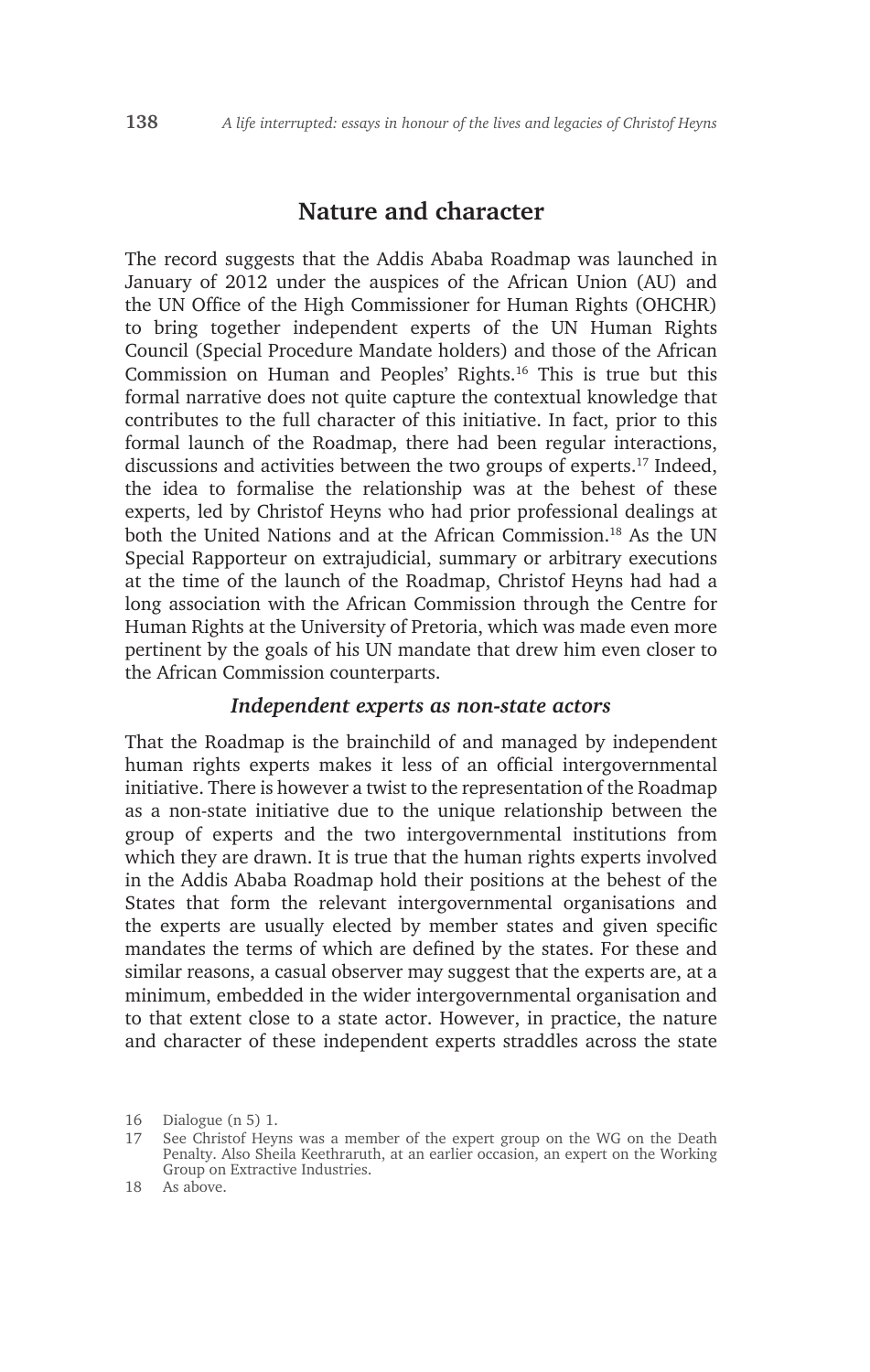and non-state identities but a lot more recognised as part of the latter (non-state) character than the former.

Admittedly independent human rights experts are not your traditional non-state actor, but then again, there is not a typical or standard non-state actor of which there are many groups ranging from individuals, social communities (such as indigenous peoples), private business enterprises, non-governmental organisations and in this instance independent experts. The distinguishing character of non-state actors is that they are not governmental agencies or state institutions although they maintain different levels of relationships with the state. Independent international human rights experts present among the group of non-state actors with a closer relationship with the state and yet not state actors. The most important characteristic in this context is that the experts are independent of the state with an autonomous responsibility that includes the power to call states to account for human rights shortcomings. The representation that compromises this character undermines the essence of their roles. Similarly, one that enhances the independence of the experts helps to achieve their mandates.

Independent human rights experts, of which there are many different categories,19 have emerged to be one of the successful strategies to bridge the gaps generated by the dissonance between the ideals and reality of human rights. So much of the work that such experts undertake towards the realisation of human rights ideals is guided by the mandate set for them by the inter-governmental institutions in which they are situated. For this reason, it is arguable that the true independence of such experts may be limited or even compromised. However, careful reflection of the work of human rights experts suggests a greater reach than the basic and literal application of their mandates for the practical reason that the specific terms of the mandate are unable or unlikely to capture or foresee every aspect for the implementation of the mandate. The terms of the mandate are therefore usually drafted in general and broad terms that allow for the mandate holder to interpret them in a way that enables the achievement of the ideals of the mandate. Most of this additional reach of the work of independent human rights experts is justified in the inherent power to interpret the terms of their mandates.20 This power to be the ultimate judges of the scope of their

<sup>19</sup> At the United Nations, for example, the Special Procedure Mandate holders are different from the treaty body experts.

<sup>20</sup> On this, see MR Ferrer 'The inherent jurisdiction and its limits' (2013-2014) 13 *Otago Law Review* 107; C Brown 'The inherent powers of international courts and tribunals' (2005) 76 *British Yearbook of International Law* 195; J Liang 'The inherent jurisdiction and inherent powers of international criminal courts' (2012) 15 *New Criminal Law Review* 325. See also, *Lord Devlin in Connelly v DPP* (1964) AC 1254; Lord Bingham in Grobbelaar v News Group Newspapers Limited <sup>[2002]</sup> 1 WLR 3024.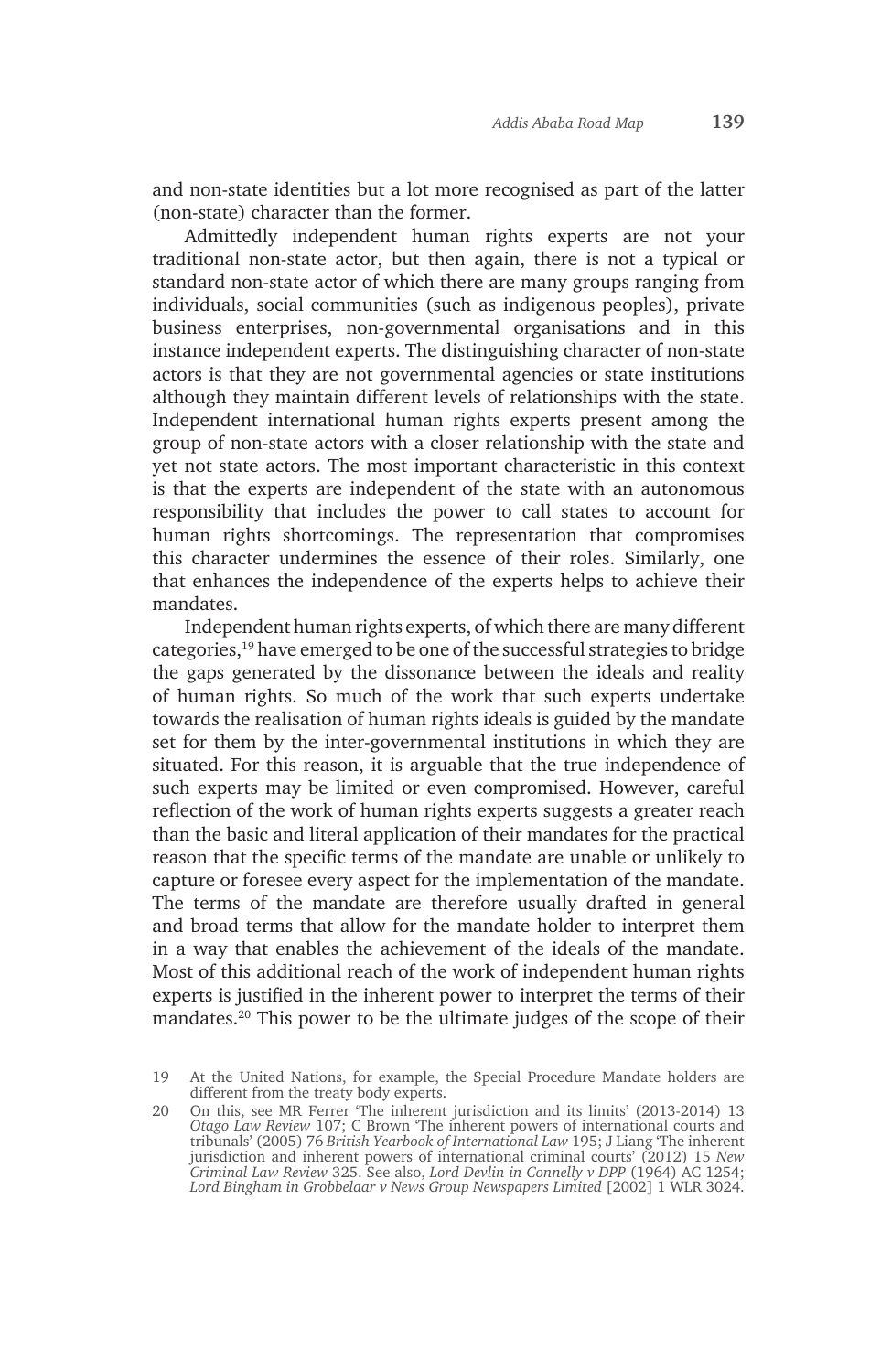mandates is critical to the success of their work as independent actors, especially in the limited instances when independent experts act in quasi-judicial roles. In practice, the definition of priorities, the selection of partners and the actions to be undertaken in order to achieve the terms of the mandates, rests with the independent experts themselves.

With this ability to reconceptualise their roles, most experts are able to assert a level of autonomous action that places them apart from the intergovernmental institution that mandated them. The Addis Ababa Roadmap is a product of this elastic application of the mandates of independent human rights experts. Admittedly, this approach to international human rights practice can raise legitimacy questions and in the circumstances of their work, these ancillary activities undertaken by these experts have to be justified to and oversighted by the supervisory institution and therefore risk not being entirely secure. In addition, as the extra-mandate activities tend to sit outside the conventional program, it would be interesting to understand how and why they come about and whether they have real added value that cannot be gained in the normal processes.

### *Terms of reference*

Although a review of the terms of reference (mandates) of the independent experts of the African Commission and the UN Human Rights Council do not reveal an express reference to the Addis Ababa Roadmap, this does not mean that the launch of the Roadmap and engaging in activities under that initiative are outside of the relevant terms of reference. Following the argument (above) concerning the inherent authority of mandate holders to interpret the scope of their mandates as part of their independence, it is reasonable to expect that the practical steps considered necessary for the implementation of their mandates, which would not always be so expressly foreseen by the text of the authorising instrument, would ordinarily be seen as an essential responsibility of the mandate holders. In addition, there is evidence that the program of activities under the Roadmap were envisaged, in very broad terms by the various terms of reference of the mandate holders. In order to appreciate the necessity and the foreseeability of the Addis Ababa initiative, it is essential to revisit some of the basic elements of the Roadmap.

First and foremost is one of the characterisation of the January 2012 event as a dialogue and its outcome as a 'Roadmap'.<sup>21</sup> The former marks the first rang in any exercise of collaboration for which the sharing of perspectives is essential in the search for a common ground. The idea of a dialogue suggests the absence of preconceived outcomes or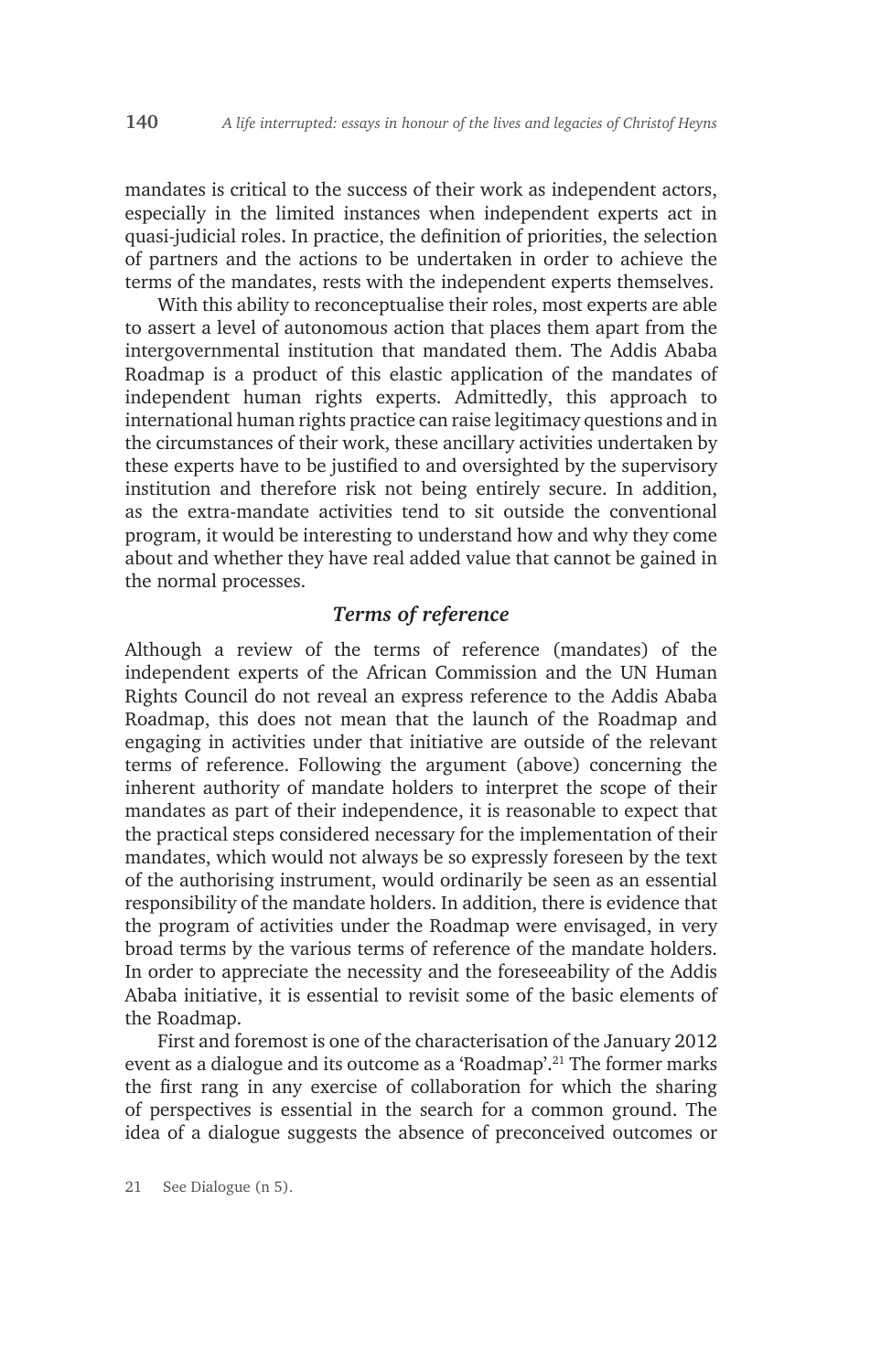conclusions and therefore forward-looking in its outlook. Prior to the event, it is true that both groups of experts had been aware of each other's mandates and had even interacted and engaged on ad-hoc and informal basis but not with sufficient depth of appreciation of the priorities, working methods and challenges of each other's activities. The dialogue was therefore the most appropriate entry point for any future collaboration. The latter characterisation as a Roadmap is also significant for marking a means to an end rather than an end in itself. In this forward-looking respect, any of the potential areas of cooperation in the Roadmap are not prescriptive but illustrative only. This opens up the potential reach of the initiative to fields of activities that may not have been foreseen at the time of its adoption. This is therefore a flexible and dynamic Roadmap. This factor is especially useful for a subject – human rights – whose realisation requires adaptability.

The next important issue of interest is the nature of the initiative. Bearing in mind that this was convened under the auspices of intergovernmental institutions, it is arguable that it's character will be drawn from that. However, there is more to the Addis Ababa Roadmap than who convened it. The role of the State and State institutions cannot be ignored but it should not be exaggerated either. In effect, the role of the intergovernmental organisations is largely facilitative, firstly in conferring a formal place in their institutional nomenclature to the activities of the independent experts some of whose informal interactions with each other predated the formalisation. It is therefore no surprise that the focus of the interactions that sustain the initiative from its initial dialogue and subsequently remains with the independent experts and other non-state actors. Furthermore, a nuanced assessment of the specific department of the secretariat that facilitated the formalisation of the initiative supports the primacy of the independent experts. At OHCHR, for example, there is a dedicated branch – the Special Procedures Branch (SPB) – with the primary responsibility to support the work of the independent mandate holders, including safeguarding their independence. That it was this department, alongside the Africa Branch of OHCHR,22 that facilitated the Addis Ababa dialogue is important to affirming the separation of the initiative from governmental influence.

## *Legitimacy: necessity and foreseeability*

So far, the argument here suggests that this is a self-generated initiative by independent human rights experts operating under the umbrella of intergovernmental organisations that provide a formal framework but do not drive the workings of the initiative itself. It is argued further

<sup>22</sup> The Directors of these two OHCHR branches, Ibrahim Wane from the Africa Branch and Jane Connors from the Special Procedures Branch supported the independent experts in the quest for the Roadmap.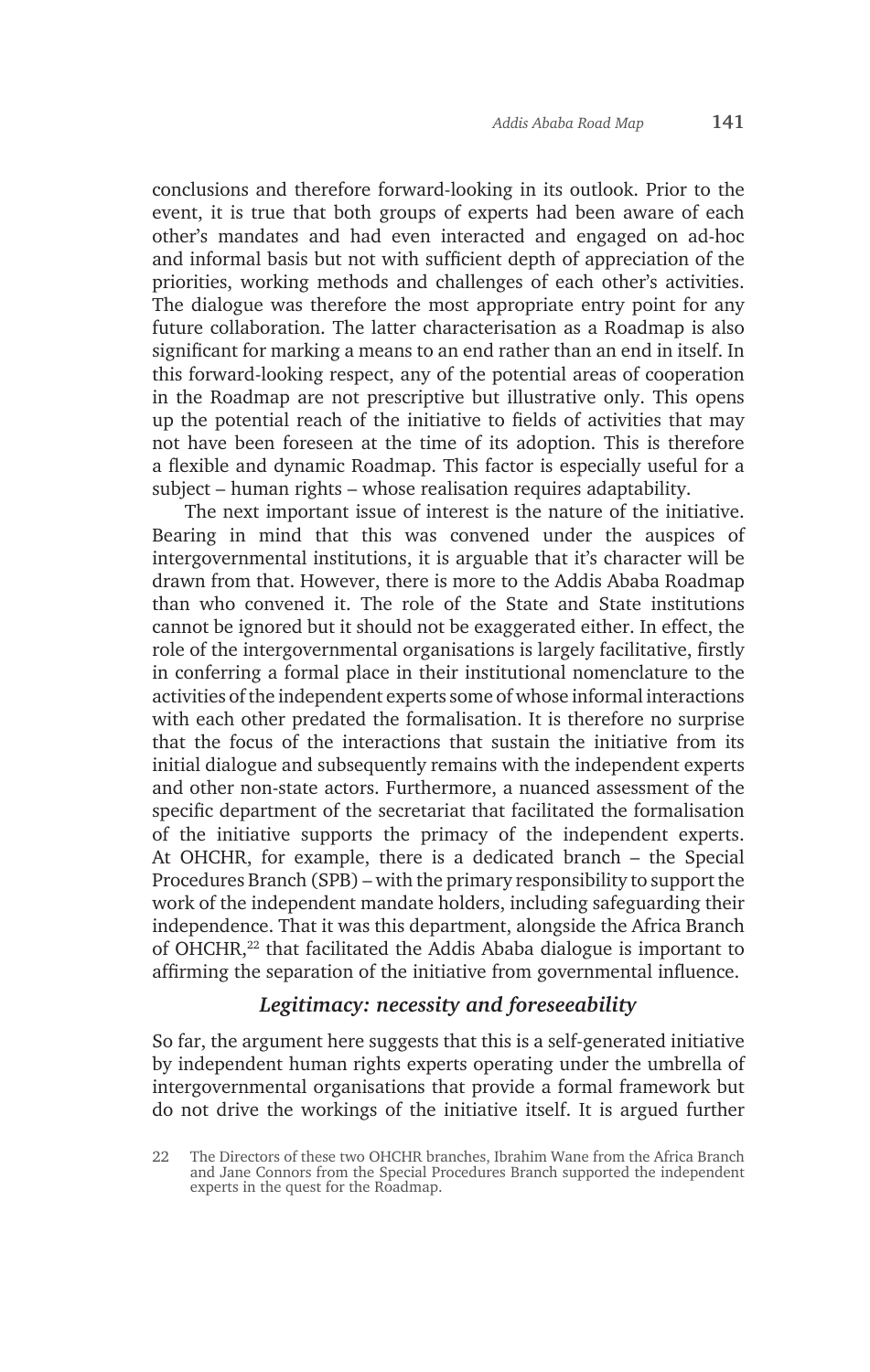that the status of 'independent experts' provides the mandate-holders a reasonable degree of autonomy to determine what is necessary for the effective implementation of their mandates and that some, if not all of the activities, may have been envisaged by the intergovernmental mandates and so conferring legitimacy on the initiative and its activities.

An effective analysis of the question whether the intergovernmental organisations could have foreseen the Roadmap and its activities requires an assessment both of the basis of such activities in norms and principles of general international law (the foundational mandate) as well as an assessment of the specific authority for the independent experts to engage in such activities

For the general and foundational mandate for the Roadmap, a good starting point is the Charter of the United Nations one of whose purposes is to 'achieve international co-operation in solving international problems of an economic, social, cultural, or humanitarian  $\alpha$  character',<sup>23</sup> a principle that guides and underlies all the activities of the organisation.24 Indeed, the principal organs of the organisation are required to promote and act in accordance with this principle of cooperation.25 The principle of cooperation has provided the basis for a wide range of activities between the UN and the AU in matters of development, peace and security, the environment, human rights, terrorism, health etc from which the Roadmap can be said to draw its inspiration.26 At the 2005 World Summit of the UN, for example, Member States expressly committed to cooperate to meet the needs of Africa through partnerships, capacity building, peacebuilding and integration into the international economic architecture.27 This general commitment led to the adoption of a Declaration to enhance UN-AU cooperation between the UN Secretary-General and the Chairperson of the African Union Commission.<sup>28</sup>

Focusing on human rights, the mandate of United Nations Human Rights Council<sup>29</sup> foresaw that 'the promotion and protection of human rights should be based on the principles of cooperation and genuine dialogue',30 requiring the work of the Council to be guided by principles

27 See 2005 World Summit Outcome (n 26) from para 68.

<sup>23</sup> UN Charter, art 1(3).

<sup>24</sup> Chapter 1 of UN Charter.

<sup>25</sup> For the General Assembly, see UN Charter, art 13 and for the Security Council, see UN Charter, art 24(2).

<sup>26</sup> See, for example, GA Resolution 60/1 - 2005 World Summit Outcome. UN Doc. A/ RES/60/1 (October 2005)

<sup>28</sup> See UN Doc. A/61/630 (December 2006) on Declaration Enhancing UN-AU Cooperation: Framework for the Ten-Year Capacity Building Programme for the African Union.

<sup>29</sup> See General Assembly Resolution 60/251 (2006) – Human Rights Council.

<sup>30</sup> See General Assembly Resolution 60/251 (2006), Preamble.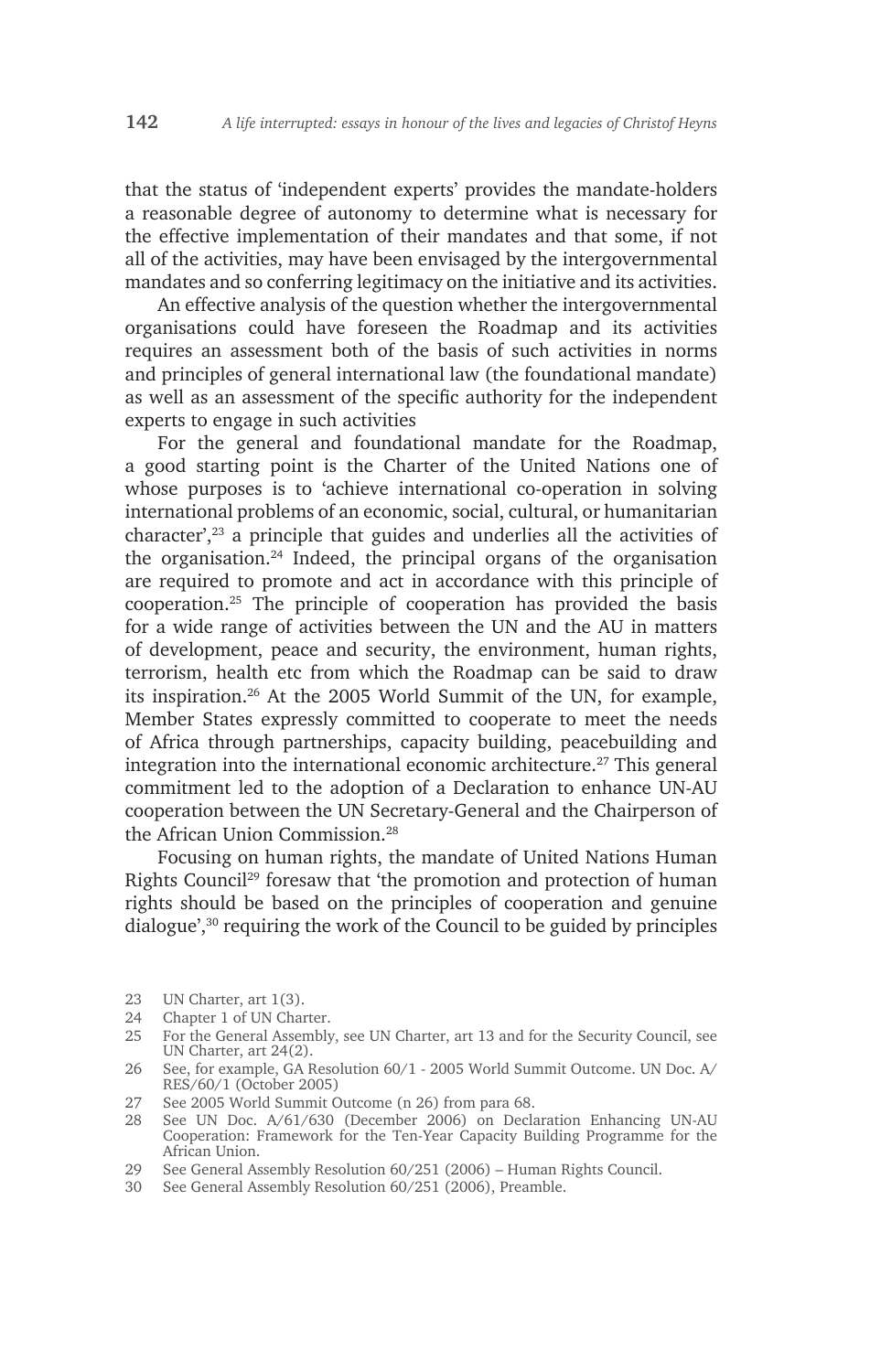including 'constructive international dialogue and cooperation'31, 'contribute, through dialogue and cooperation, towards the prevention of human rights violations'32 and to 'work in close cooperation in the field of human rights with … regional organisations'.33 Furthermore, the OHCHR, the section of the UN secretarial responsible for providing administrative support for human rights matters entered into a Memorandum of Understanding with the African Union Commission in 201034 to strengthen cooperation between the two institutions. This is complemented by another Memorandum of Understanding between OHCHR and the African Commission in 201935 in which the parties expressly recalled

[t]he Addis Ababa Roadmap adopted by the Special Procedures of the United Nations Human Rights Council and those of the ACHPR in 2012 to strengthen cooperation between the international and regional human rights systems.36

The 2019 MOU specifically identified among the activities

[s]upporting the joint actions between the international human rights bodies and the ACHPR, including its special mechanisms, inter alia, country visits, public statements, press releases, awareness raising events and participation in each other's events, thematic research and contribution in the development of international and regional jurisprudence, standards and guidance, as well as follow-up on the recommendations emanating from these bodies.'37

This was lifted verbatim from the Roadmap outcome document.

Finally, from the perspective of the African Union, support for the general mandate for the independent experts to undertake and engage with the Roadmap may be found in article 45(3) of the African Charter on Human and Peoples' Rights (African Charter), which invites the African Commission to 'cooperate with other African and international institutions concerned with the promotion and protection of human rights in Africa'.38

- 31 Preamble (n 30) para 4.
- 32 Preamble (n 30) para 5(f).
- 33 Preamble (n 30) para 5(h).
- 34 Memorandum of Understanding between the African Union Commission and the Office of the United Nations High Commissioner for Human Rights (2010), https://www. ohchr.org/EN/NewsEvents/Pages/OHCHR\_AUCommissioncooperationAfrica.aspx (accessed 27 November 2021).

<sup>35</sup> Memorandum of Understanding between the African Commission on Human and Peoples' Rights and the Office of the United Nations High Commissioner for Human Rights (2019 OHCHR-ACHPR MOU), https://www.achpr.org/public/Document/ file/English/MOU%20ACHPR-OHCHR\_EN.pdf (accessed 27 November 2021).

<sup>36</sup> 2019 OHCHR-ACHPR MOU (n 35) Preamble.

<sup>37</sup> 2019 OHCHR-ACHPR MOU (n 35) art 2(c).

<sup>38</sup> African Charter on Human and Peoples' Rights (1981), file:///Users/mikeaddo/ Downloads/banjul\_charter%20(2).pdf (accessed 27 November 2021).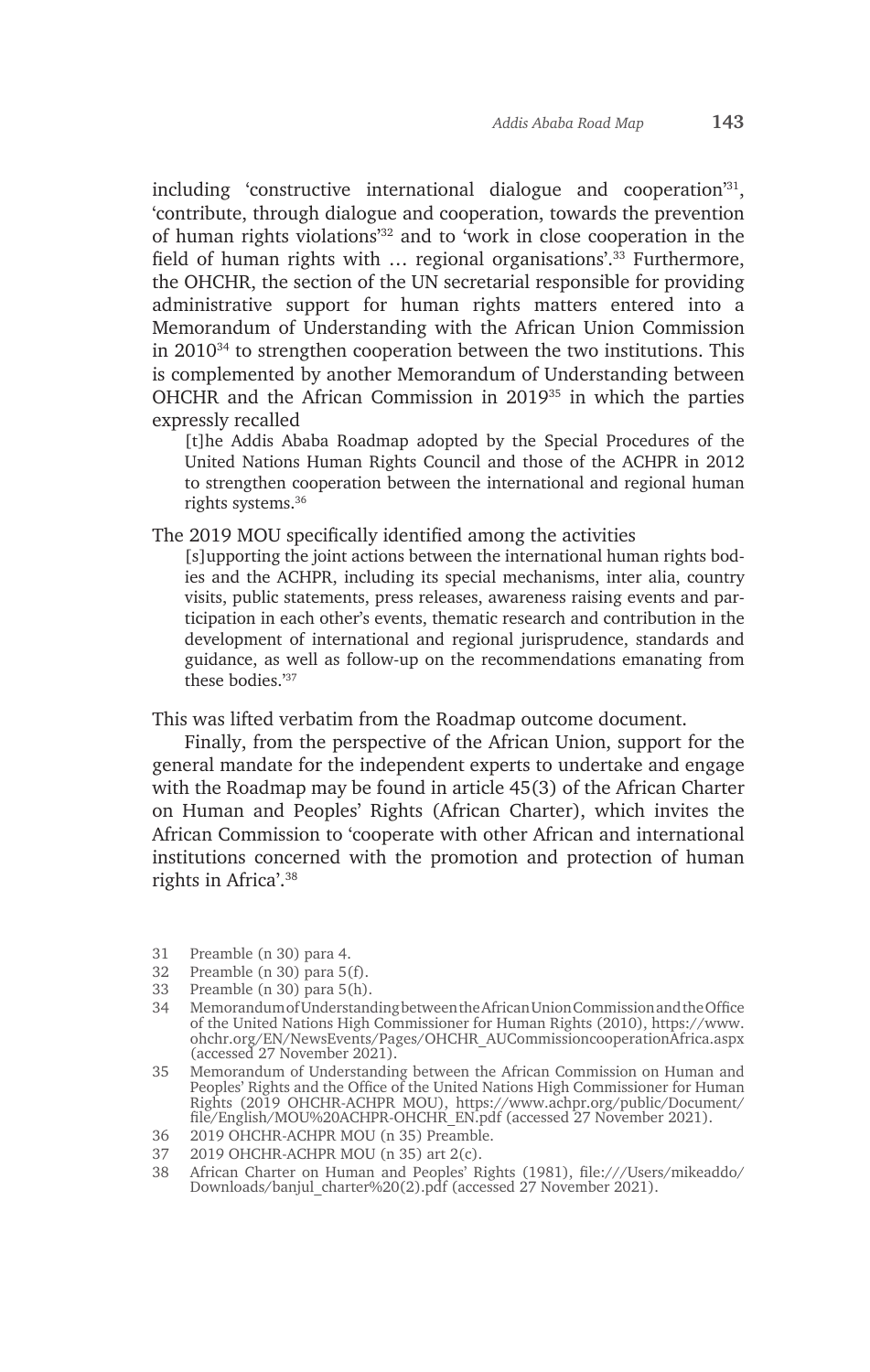Next, is the assessment of the specific authority of the independent experts to adopt and engage in the activities of the Roadmap. Both groups of experts share the common vision of promoting the respect for human rights using similar working methods such as country visits, thematic reports and responding to communications.39 However, the manner in which these tasks are to be achieved are different primarily because of the manner of their appointments. The expert mechanisms of the African Commission are members of the wider Commission and their work feeds into that Commission. Those of the United Nations on the other hand tend to be self-standing and not a part of another body. They prepare reports to the Human Rights Council and the General Assembly. The effect of this difference is that while the African Commission experts draw the terms of their mandate directly from the African Charter, those of the United Nations draw their mandates from the terms of specific resolutions of the Human Rights Council. These instruments therefore provide the basis for the Roadmap. While the Roadmap as a specific initiative could not have been foreseen by either institution, the activities arising from the Roadmap on the other hand may easily be justified under the terms of the mandates of these experts. Some of the justification such as the power to cooperate with others may be express, while other activities may be implied from their powers.

From the perspective of the African Commission experts, article 45 of the African Charter has already been mentioned as mandating cooperation with international institutions and this should be read in the wider context of the broader mandate of the Commission including the power to collect documents, undertake studies and organise seminars and workshops.40 In addition, the power in the Charter to resort to any appropriate method of investigation and for this, hear from 'any person capable of enlightening it'41 is relevant.

The mandate resolutions of the UN Special Procedure mandateholders provide a mixture of express and implied authority that may

<sup>39</sup> See, for example, for the UN Working Group on Business and Human Rights at https://www.ohchr.org/EN/Issues/Business/Pages/WGHRandtransnational corporationsandotherbusiness.aspx (accessed 31 December 2021), and for Special Rapporteur on extrajudicial, summary and arbitrary executions, see, https:// www.ohchr.org/EN/Issues/Executions/Pages/SRExecutionsIndex.aspx (accessed 31 December 2021). For a full list of United Nations Special procedure Mandates, see, https://spinternet.ohchr.org/ViewAllCountryMandates.aspx?Type=TM (accessed 31 December 2021). For African Commission, see, Special Rapporteur on Prisons, Conditions of detention and Policing in Africa, see, https://www.achpr.org/ specialmechanisms/detail?id=3 (accessed 31 December 2021); Special Rapporteur on Human Rights Defenders and Focal Point on Reprisals in Africa, see, https:// www.achpr.org/specialmechanisms/detail?id=4 (accessed 31 December 2021). For full list of Special Mechanisms, see https://www.achpr.org/specialmechanisms (accessed 31 December 2021).

<sup>40</sup> African Charter (n 38) art 45(1).

<sup>41</sup> African Charter (n 38) art 46.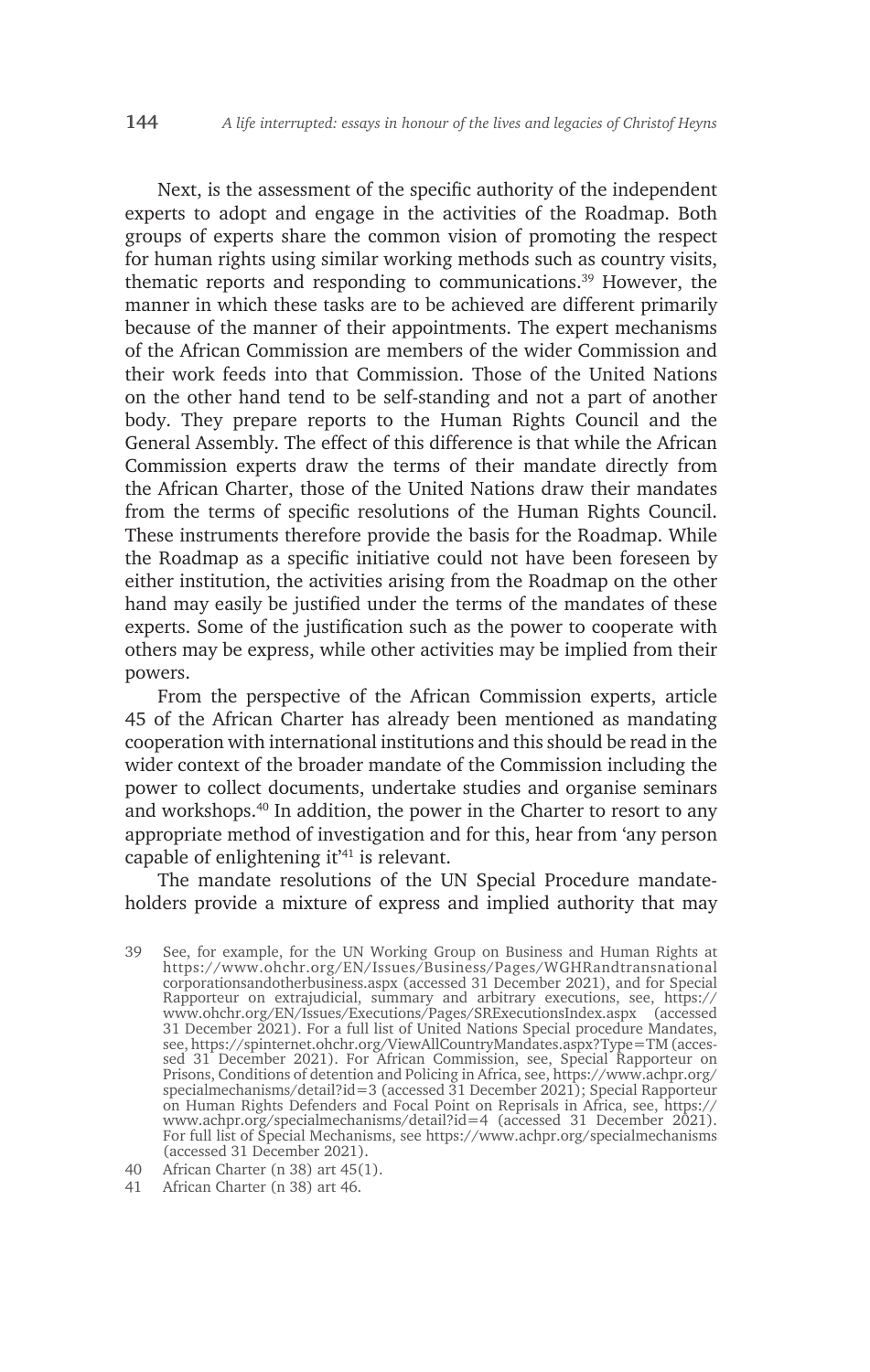cover the activities of the Roadmap. The mandate resolution of the UN Special Rapporteur on torture and other cruel, inhuman or degrading treatment or punishment in force at the time of the launch of the Roadmap42 authorised the mandate-holder to

continue to cooperate with the Committee against Torture, the Sub-committee for the Prevention of Torture and relevant United Nations mechanisms and bodies and, as appropriate, regional organizations and mechanisms, national human rights institutions, national preventive mechanisms and civil society, including non-governmental organizations.<sup>43</sup>

This power to cooperate which is evident in other mandate resolutions<sup>44</sup> is restated in every subsequent mandate renewal since, including the most recent renewal of that mandate in 2020.45

The mandate of the Special Rapporteur on extrajudicial, summary or arbitrary executions represents the example of authority that is not as express as the Torture mandate and yet significant. The relevant resolution at the time of the launch of the Roadmap<sup>46</sup> refers to cooperation with other UN mechanisms<sup>47</sup> but not to regional mechanisms. Instead what it provides for that may be implied as enabling the activities under the Roadmap is for the 'Special Rapporteur to *… collect information from all concerned, to respond effectively to information that comes before him or her, to follow up on communications* and country visits and to seek the views and comments of Governments and to reflect them, as appropriate, in the elaboration of his or her reports.'48 (emphasis added). The resolution further requests the Special Rapporteur '[T]o continue to examine situations of extrajudicial, summary or arbitrary

- 42 Human Rights Council Resolution 16/23 Torture and other cruel, inhuman and degrading treatment or punishment: mandate of Special Rapporteur (UN Doc. A/HRC/RES/16/23) 12 April 2011, https://documents-dds-ny.un.org/doc/ RESOLUTION/GEN/G11/127/41/PDF/G1112741.pdf?OpenElement (accessed 31 December 2021).
- 43 Human Rights Council Resolution 16/23 (n 42) para 3(f).
- 44 See, for example Human Rights Council Resolution 17/4 (2011) in relation to the Working Group on Business and Human Rights.
- 45 Human Rights Council Resolution 43/20. Torture and other cruel, inhuman or degrading treatment or punishment: mandate of the Special Rapporteur (UN Doc. A/HRC/RES/43/20) 2 July 2020, https://undocs.org/A/HRC/RES/43/20 (accessed 31 December 2021), para 1(f).
- 46 Human Rights Council Resolution 17/5 Mandate of the Special Rapporteur on extrajudicial, summary or arbitrary executions (UN Doc. A/HRC/RES/17/5) 1 July<br>2011 https://documents-dds-ny.un.org/doc/RESOLUTION/GEN/G11/142/92/ 2011, https://documents-dds-ny.un.org/doc/RESOLUTION/GEN/G11/142/92/ PDF/G1114292.pdf?OpenElement (accessed 31 December 2021). See similar terms in the most recent renewal of the mandate in Human Rights Council Resolution 44/5. Mandate of the Special Rapporteur on extrajudicial, summary or arbitrary executions (UN Doc. A/HRC/RES/44/5) 22 July 2020, https://undocs.org/en/A/ HRC/RES/44/5 (accessed 31 December 2021), especially paras 7(a) and 9.
- 47 As above, para 9 that provides as follows: 'Welcomes the cooperation established between the Special Rapporteur and other United Nations mechanisms and procedures in the field of human rights, and encourages the Special Rapporteur to continue efforts in that regard.'
- 48 As above, para 6.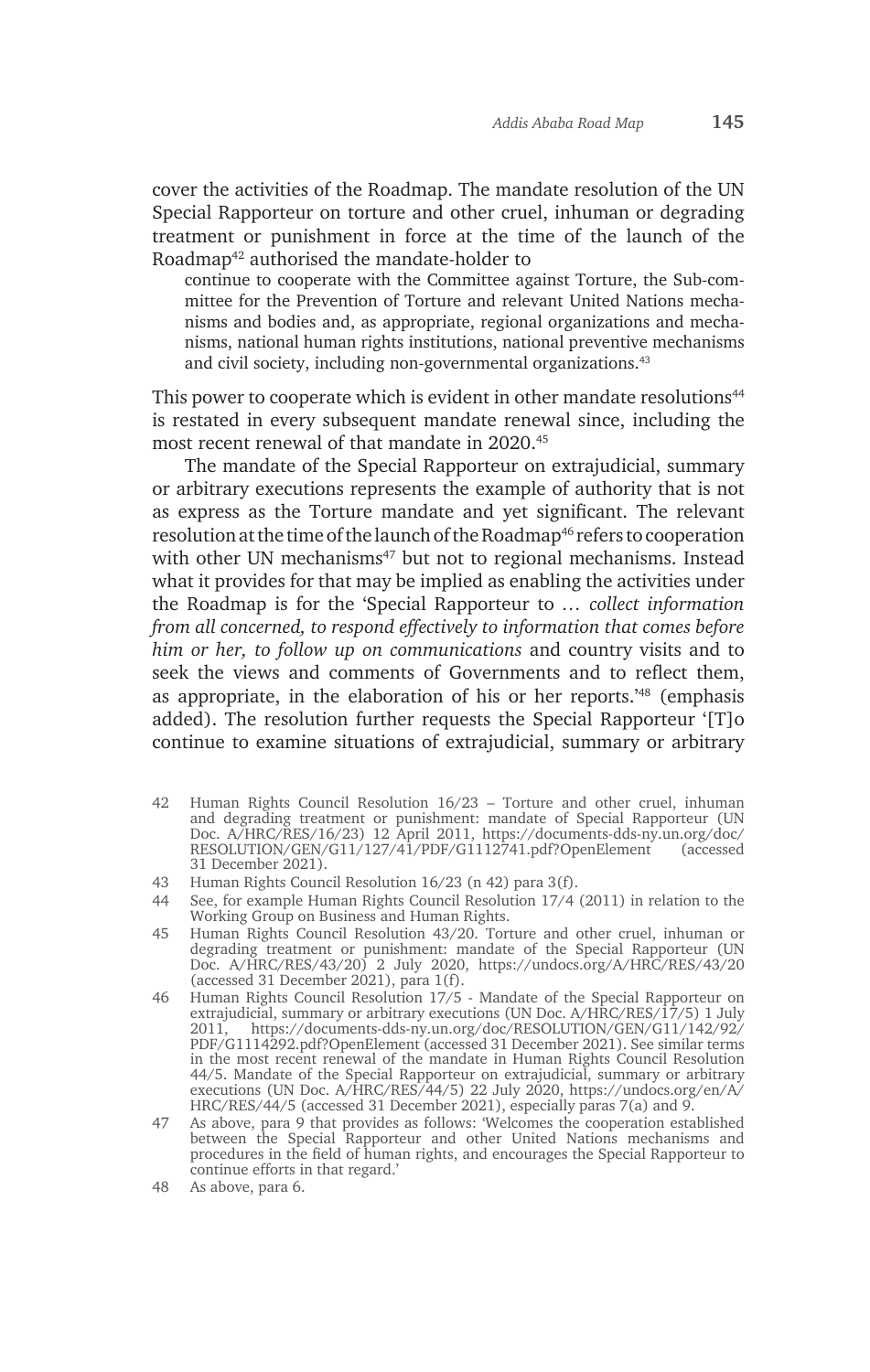executions *in all circumstances and for whatever reason*, and to submit his or her findings on an annual basis, together with conclusions and recommendations, to the Human Rights Council.'49 Ironically, it was one of these indirect directives to the Special Rapporteur to monitor the implementation of existing international standards on safeguards and restrictions relating to the imposition of capital punishment,<sup>50</sup> that provided his greatest inspiration for action under the Roadmap to work with colleagues from the African Commission to develop a General Comment on the right to life.<sup>51</sup>

Whether the authority to act under the Roadmap is seen as express or implied, it is also justifiable on the need as perceived by the individual mandate holder for effective action to implement the terms of the mandate. This is the necessity justification.<sup>52</sup> The broad and general nature of the terms of the mandate of independent human rights experts means that the practical realisation of the terms of that mandate depends not only on the subject matter but also on the selected priorities of the mandate holder. In determining the activities that would, in their opinion, support or lead to the effective implementation of the mandate, they may choose to cooperate with others who can make meaningful contributions to that effort. Unless, therefore, the mandates expressly prohibit the cooperation with others, this form of engagement is seen to lie within their terms. It is a necessary part of their work.

There is another reason why cooperation may be seen as a necessary part of the mandate of independent experts and that is because of the sheer enormity of their tasks. Each mandate holder carries the responsibility (often alone) of the practical realisation of the ideals of the subject of their mandate. Apart from working to streamline the many dimensions of the subject, they are also expected to implement the standards globally or across the continent, ranging from awareness raising, responding to communications, visiting countries, consultations and preparing thematic reports. In reality, this is an impossible undertaking unless independent experts seek and work with various partners, both governmental and non-governmental. The practice of seeking and working with partners has become a standard part of the tool-kit of mandate holders as to be considered good practice.<sup>53</sup>

<sup>49</sup> As above, para 7(a) (emphasis added).

<sup>50</sup> As above, para 7(e).

<sup>51</sup> See below 'Collaboration on human rights themes'.

<sup>52</sup> See A Brudner 'A theory of necessity' (1987) 7 *Oxford Journal of Legal Studies* 339; L Wolf-Philips 'Constitutional legitimacy: a study of the doctrine of necessity' (1979) 1 *Third World Quarterly* 98.

<sup>53</sup> See, in relation to the UN Working Group on Business and Human Rights, 'Report of The Working Group on Business and Human Rights to the Human Rights Council', UN Doc. A/HRC/20/29 (2012) from 1.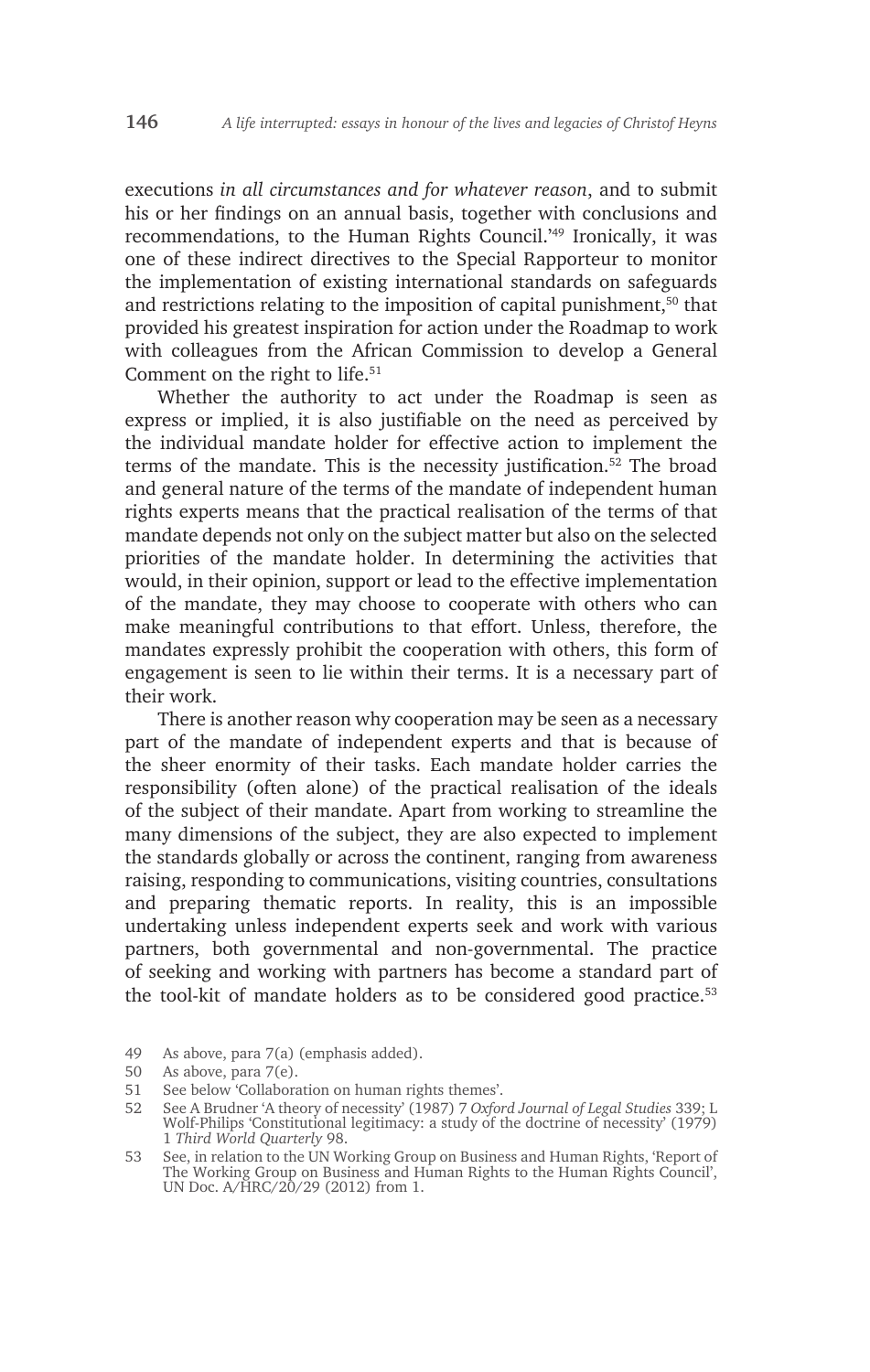In any case, working with other experts, especially from outside of the intergovernmental organisation of the mandate holder is a sure affirmation of the universality, interdependency and indivisibility of human rights.54

This is one sense in which the Addis Ababa Roadmap is not unusual in the work of independent human rights experts. Indeed the [preamble of the] Roadmap affirmed the importance and necessity of cooperation for all the reasons set out above.55 This raises the question of how effective the initiative has been in the realisation of the ideals of human rights through norm development and application. This is the question to which we turn.

# **The Roadmap in practice**

The 2012 Addis Ababa meeting between independent experts of the UN and the African Commission had one primary objective in mind, that is to cooperate and collaborate with each other in the discharge of their mandates<sup>56</sup> and for this the Outcome document proposes some 'practical measures to nurture, sustain and strengthen such cooperation',57 including sharing information, actions to bolster peer exchanges, joint actions, such as country visits, press releases and the participation in each other's events.58 Other equally important practical steps proposed for achieving the objectives of the Roadmap include undertaking collaborative research on thematic issues as well as working together on Commissions of Inquiry.59 The extent to which these practical initiatives are able to contribute to the objectives of the Roadmap depends upon a variety of factors including opportunities, funding and the nature of the cooperation relationship.

Between its launch in 2012 and 2019, the Roadmap has generated considerable interaction and engagement between the United Nations and the African Commission, covering no less than over a hundred recorded activities.<sup>60</sup> This statistic is already an indication of success for the Roadmap. It is even more impressive to note that these activities have involved the breadth of UN and African mandate holders. Specifically, the

56 Dialogue (n 5) at 3.

<sup>54</sup> These international human rights ideals have both normative and practical dimensions. Their full effect includes the normative applicability of rights regardless of geography as well as the interrelatedness of different generations of rights but also their practical application across rights regimes and geographies.

<sup>55</sup> See Dialogue (n 5).

<sup>57</sup> As above.

<sup>58</sup> As above.

<sup>59</sup> As above.

<sup>60</sup> See OHCHR, Implementation Chart – Addis Ababa Roadmap 2012-2019 (hereafter referred to as Implementation Chart) on file at OHCHR.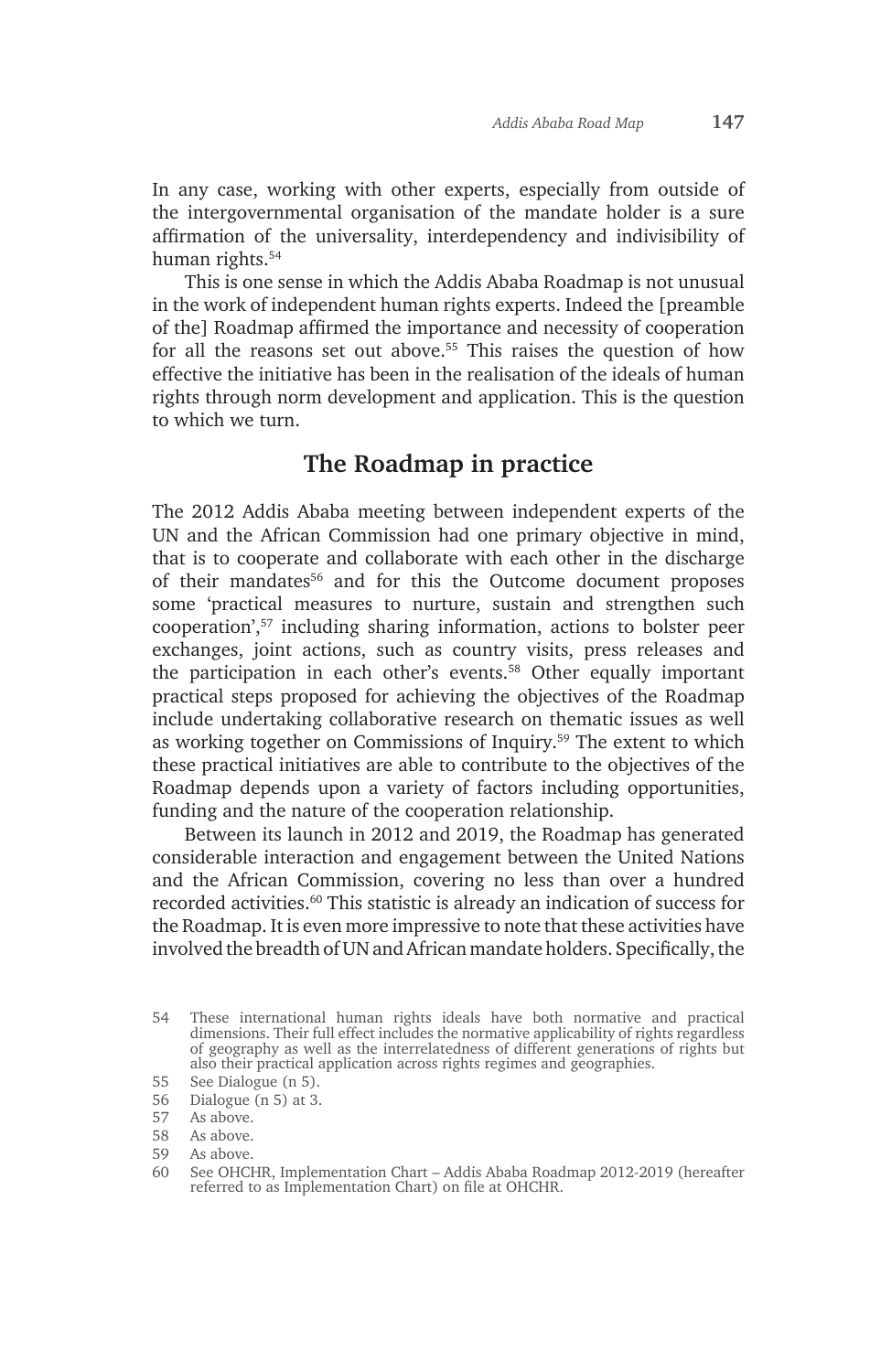activities have engaged at least  $32^{61}$  out of the UN's  $58^{62}$  mandates and, over the years, no less than 15 mandates of the African Commission.<sup>63</sup> Most of the experts who have been actively engaged in the activities of the Roadmap are predictable, including the holders of the four African country mandates (Burundi, Central African Republic, Eritrea and Côte d'Ivoire) and for the thematic mandates, intense activity in areas such as violence against women, human rights defenders, albinism, extrajudicial killing, discrimination against women, freedom of association and assembly, business and human rights is not surprising. This may be attributed to the importance of such issues in the region as well as the existence of corresponding mandates in both intergovernmental systems.

The reach of the Roadmap is however not limited to interests within the Africa Region only nor has it been limited to the UN Special Procedure and African Special Mandate systems. In fact, the Roadmap has also engaged the main intergovernmental institutions, including the African Union, $64$  and the African Commission $65$  as well as the UN Human Rights Council.66 The participation of UN experts in the meetings of the African Commission (since the 52nd session) $67$  alongside the participation of African Commission experts in meetings of the Human Rights Council (since the 20th session) $68$  represent one of the largest areas of Roadmap impact, probably as much as the activities of the individual experts put together. UN experts have contributed to the judicial and quasi-judicial African institutions through the submission of *amicus curiae*. 69 Similarly, the Roadmap has also registered impact in other intergovernmental organisations including the Council of Europe<sup> $70$ </sup> and the Inter-American Commission on Human Rights.<sup>71</sup> Within the UN, the Roadmap had drawn the expertise of the human rights treaty bodies, especially the Committee on the Elimination of Discrimination against

- 62 See https://www.ohchr.org/EN/HRBodies/SP/Pages/Welcomepage.aspx (accessed 31 December 2021).
- 63 See Implementation Chart (n 60).
- 64 See Implementation Chart (n 60).
- 65 As above.
- 66 As above.
- 67 Between 2012 and 2019, UN mandate holders had participated in no less than 22 activities of the African Commission.
- 68 Ten activities of the Human Rights Council.
- 69 See Implementation Chart (n 60).
- 70 As above.
- 71 As above.

<sup>61</sup> As above.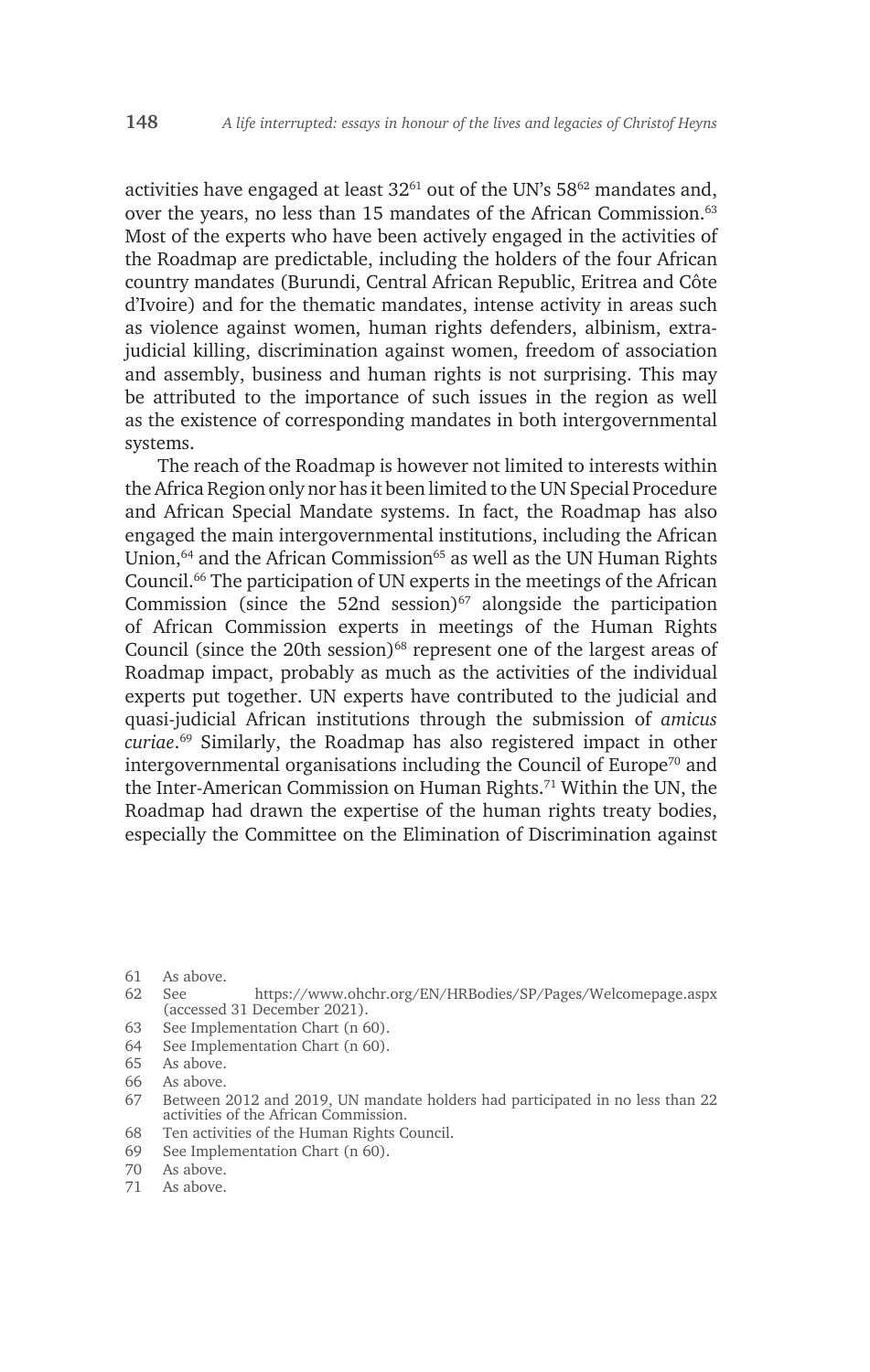Women (CEDAW),<sup>72</sup> the Committee on the Rights of the Child (CRC)<sup>73</sup> and the Committee on Enforced Disappearances (CED).74

Having said that, the lack of activities involving some mandates has been a surprise. That there is rather limited record of activity involving mandates such as African descent,<sup>75</sup> Disability,<sup>76</sup> Food,<sup>77</sup> Foreign debt,<sup>78</sup> Racism,<sup>79</sup> International Order<sup>80</sup> and International solidarity<sup>81</sup> is difficult to explain because one would have expected such issues to be of interest in the Africa region. The low engagement in these instances may be a consequence of the priorities set by the mandate holders. Similarly, the low engagement with the Mali and Somalia country mandates is puzzling.

#### *Cooperation*

The implementation of the Roadmap through cooperation and collaboration is interesting for both historical and aspirational reasons. Historically, this emphasis on collaboration is significant because it departs from the traditionally hierarchical relationship between the United Nations and its agencies on the one hand and those of the African Union on the other. That relationship often presented the African Union as the junior and less accomplished partner that needs, requests and receives the support of its apparently grander, wealthier and more sophisticated United Nations partner. This unequal relationship tended to be represented in terms of support, capacity building (for the AU) or financial and other forms of needs transfer.<sup>82</sup> For the integrity of the

- 72 As above.
- 73 As above.
- 74 As above.
- 75 See, https://www.ohchr.org/EN/Issues/Racism/WGAfricanDescent/Pages/WGEP ADIndex.aspx (accessed 31 December 2021).
- 76 https://www.ohchr.org/EN/Issues/Disability/SRDisabilities/Pages/SRDisabilities Index.aspx (accessed 31 December 2021).
- 77 https://www.ohchr.org/EN/Issues/Food/Pages/FoodIndex.aspx (accessed 31 December 2021).
- 78 https://www.ohchr.org/EN/Issues/Development/IEDebt/Pages/IEDebtIndex.aspx (accessed 31 December 2021).
- 79 https://www.ohchr.org/EN/Issues/Racism/SRRacism/Pages/IndexSRRacism.aspx (accessed 31 December 2021).
- 80 https://www.ohchr.org/EN/Issues/IntOrder/Pages/IEInternationalorderIndex. aspx (accessed 31 December 2021).
- 81 https://www.ohchr.org/EN/Issues/Solidarity/Pages/IESolidarityIndex.aspx (accessed 31 December 2021).
- 82 The implementation of the World Summit Outcome resolution of the General Assembly (Resolution 60/1 (2005)) which although affirmed the importance of 'Meeting the Special Needs of Africa', that led to the adoption of the Framework Declaration for the Ten Year Capacity Building Programme for the African Union (Doc. A/61/630). See, Declaration Enhancing UN-AU Cooperation was in fact a Framework for the Ten Year Capacity Building Programme for the African Union. See also, the terms of reference for the United Nations Office to the African Union to provide, inter alia 'a full range of capacity-building support' (see Budget for the United Nations Office to the African Union, UN Doc. A/64/762, para 23). Similarly,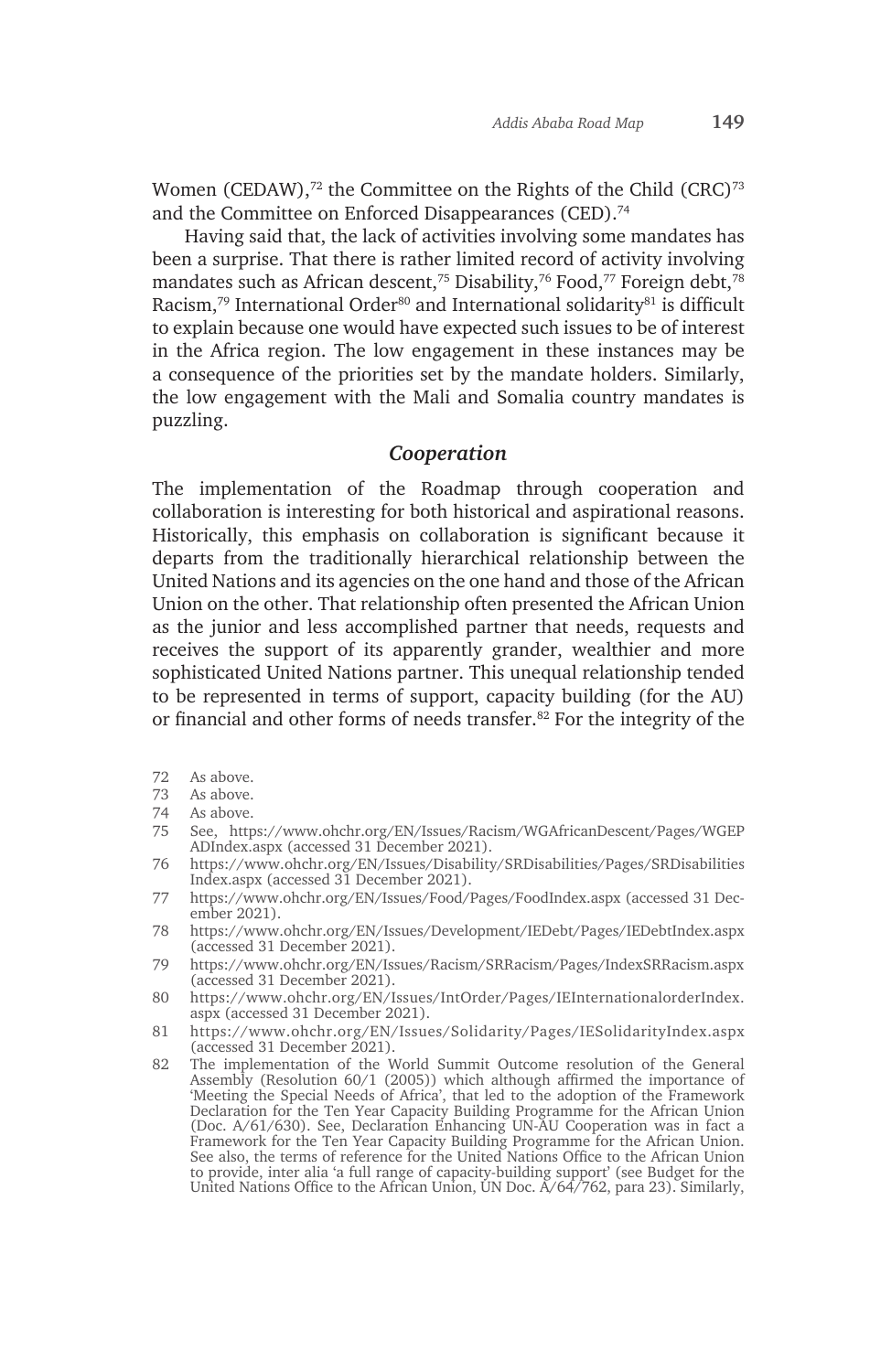Roadmap, it is important that the cooperation and collaboration in this instance is of a different character and there is ample reason to believe that it can be so and that it is so.

A genuine collaboration is possible, in the first place, because the motivation for the Roadmap lies outside the regimented framework set by the two institutions. That the actors are independent of their intergovernmental organisations and acknowledged experts, sets the foundation for the appreciation of each other's contributions to the success of the Roadmap. In addition, there is a record of genuine collaboration between the experts prior to the formal launch of the Roadmap in which the experts continue to value the contributions that each of them is able to bring to the full realisation of the Roadmap. In reality, the Roadmap was launched by individuals, both as experts and in the two secretariats who are committed to the ideal of the genuineness of the collaboration.<sup>83</sup> In fact, all the leading actors, experts and diplomats involved in the process already knew and respected each other and were personally and professionally invested in the success of the project. It is therefore no surprise, and indeed an indication of the true nature of the cooperation that the initial meeting to consider the terms of the Roadmap was characterised as a dialogue.

Furthermore, as human rights experts, each one is aware of the enormity and complexity of the effort to realise human rights ideals, especially in their part-time roles. This makes the significance of a genuine and supporting partnership essential and in practice this has been appreciated by the experts and their supporting teams. Finally, the governance structure of the Roadmap, through a Joint Working Group made up of representatives of both groups of experts<sup>84</sup> and alternating chairs between the two institutions affirms the importance of a true collaboration.

## *Joint activities*

One of the true essences of effective collaboration is to undertake tasks together. This is not the easiest endeavour in the international human rights field, especially when it involves independent experts, who, while they may share a common grand vision for an effective promotion and protection of human rights, can differ in their priorities and approaches. This can be compounded by political, logistical and legal barriers such as common availability and the often unhelpful responses of third parties like the governments under scrutiny. Despite these challenges,

84 As above.

the OHCHR and AU Commission Memorandum of Understanding (2019 MOU) for Human Rights in Africa aims to 'provide[s] for technical assistance, training, capacity building and mutual cooperation.'

<sup>83</sup> See Dialogue (n 5).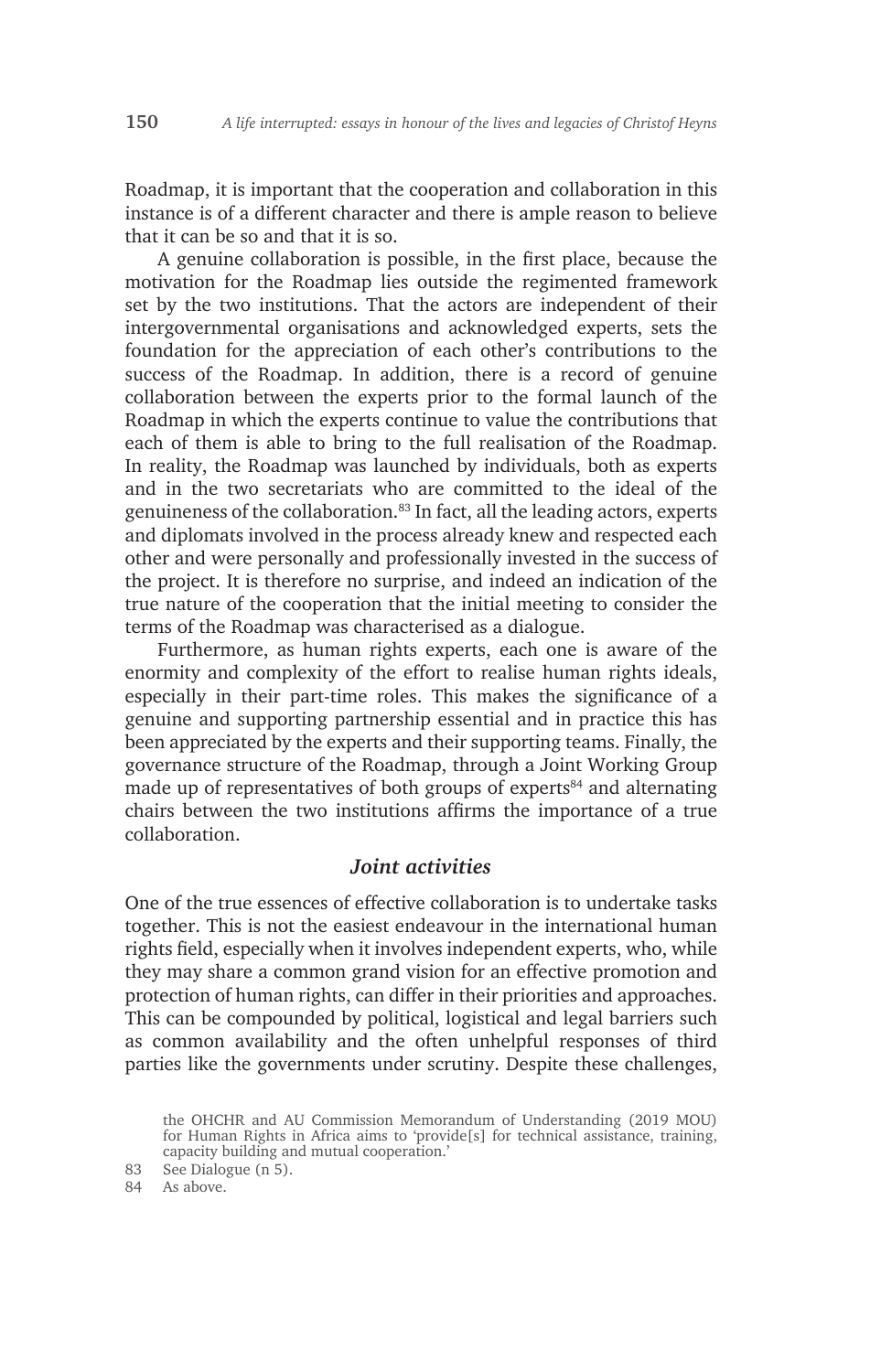the Addis Ababa Roadmap has been particularly successful in a variety of joint activities. Apart from the joint country visits and press statements that are examined below, the experts have participated in joint induction trainings,<sup>85</sup> organised joint awareness raising events, undertaken thematic studies together and co-authored letters to governments (to Angolan President a dos Santos) and legislators<sup>86</sup> (Tanzania – re Kampala Convention). There is great merit and strength in such joint action because they demonstrate a unified community of experts as well as the interdependence and indivisibility of rights especially when different experts are able to link their mandates to a common human rights theme. This is in addition to getting to know and share the priorities of the different experts through which to build a stronger community of experts.

#### *Country visits*

By its nature country visits represent one of the most dynamic tools in the toolkit for an independent human rights expert. It provides opportunities for every aspect of the expert's responsibilities including information gathering, awareness-raising, promotional and protective engagements. It is the only working method that brings the expert inperson to the victim and the alleged wrongdoer. In can be impactful also for the solutions that can be offered on the ground as well as the credibility that country visits command on account of having experienced the challenges in its social and cultural context.

However, country visits are not without challenges of their own. They can only be undertaken at the invitation of the governments under scrutiny by solitary experts who can only arrange to hear and see the human rights concerns of only a small proportion of those affected. Governments can therefore influence the process and its outcomes by who is invited and how they engage with them. This becomes less feasible when the visit is undertaken by more than one expert.

In late September to early October 2012, the Special Rapporteurs for human rights defenders at the UN, Margaret Sekaggya and the African Commission, Reine Alapini-Gansou, successfully undertook a visit together to Tunisia. Tunisia was in a transitional period after the violence of the Arab Spring and the government seemed open to such a visit. The UN Special Rapporteur, for example, concluded in her report:

The legal framework is relatively favourable to the activities of human rights defenders, though some implementation gaps remain and restrictions on some fundamental rights, most notably freedom of expression, are yet to be addressed.

The Government of Tunisia has taken positive steps towards ensuring an

<sup>85</sup> See, Implementation Chart (n 60).<br>86 As above.

As above.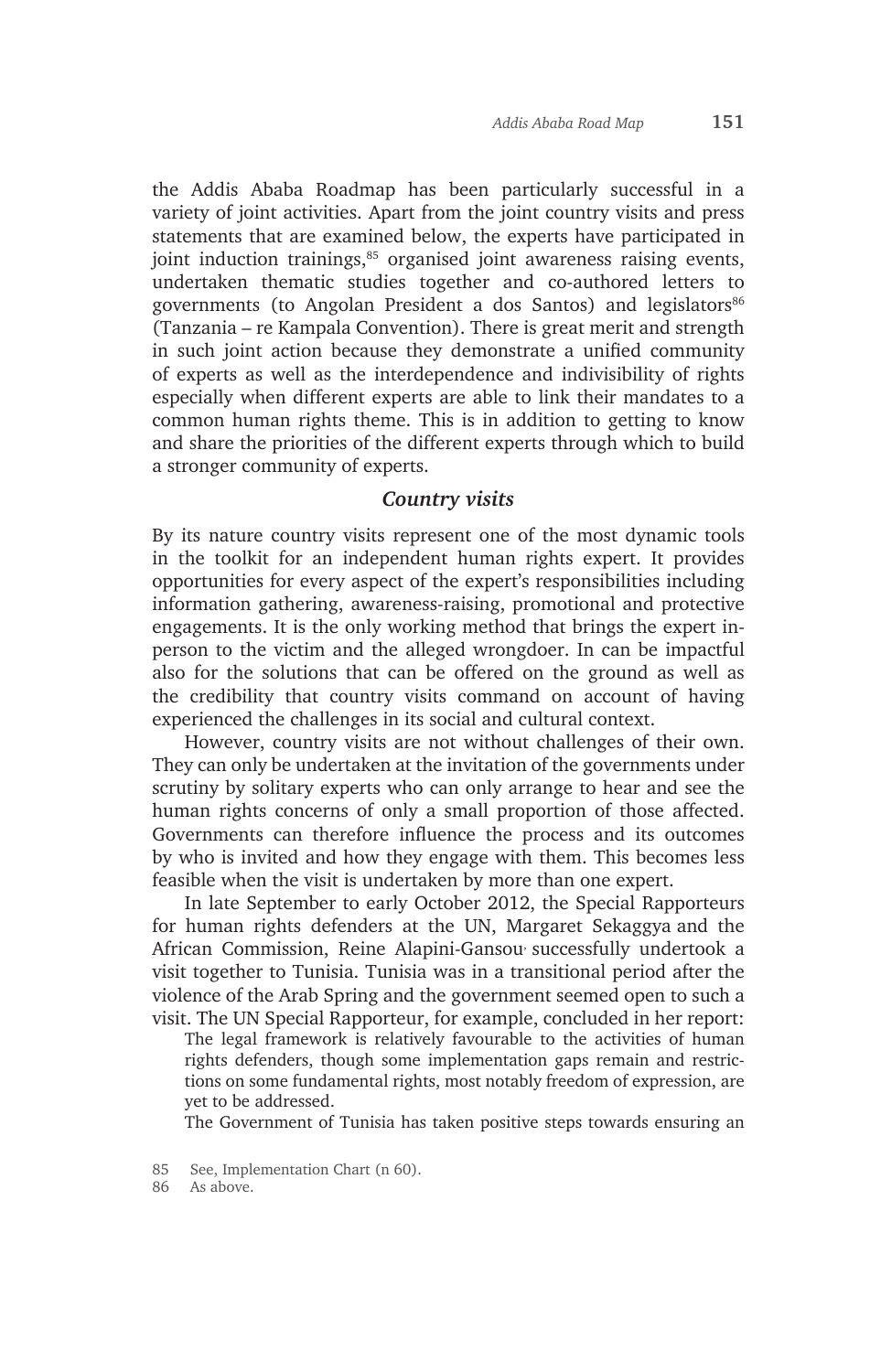institutional framework conducive to the protection and promotion of human rights, including the activities of human rights defenders.<sup>87</sup>

The two independent experts brought different emphasis and expertise to the visit and were able to travel far more widely and meet more people than would have been the case on their own. They were able to share information and reinforce common messages to the government. The impact of such a combined effort can be far reaching and sets a standard of review at a much higher level than normal. The visit did not result in a combined report as both experts prepared reports for their individual organisations for which they were able to emphasis aspects of their mandates considered of importance in that particular context. Such is the added value of the Addis Ababa Roadmap to have facilitated such a venture that the Tunisian country visit remains a reference point for improvement for human rights special mechanisms. That it was able to take place at all is a tribute to the quality of the cooperation arrangement but also a commendation to the astuteness of the experts involved.

#### *Press releases*

That the two groups of experts, taking account of the differences in their priorities, have been able to issue so many joint public statements and press releases is commendable.<sup>88</sup> These statements have tracked particular occasions (such as the designated international days – in support of torture victims, day against homophobia, transphobia an biphobia, international albinism awareness day, international migrants day and the launch of the Sustainable Development Goals (SDGs);<sup>89</sup> particular themes (reprisals against human rights defenders, detention of migrants, protection of journalists covering conflicts, human rights and terrorism and violence against women) $90$  or particular events such as the abduction of school children in Nigeria, death sentences in Egypt or welcoming the landmark judicial decision concerning LGBT in Botswana.<sup>91</sup> The issuance of often a strong statement on some of the issues such as LGBT rights, the death penalty, human rights defenders and violence against women not only affirm the independence of these experts but offer clear indication of their universal significance in human rights protection.

91 As above.

<sup>87</sup> United Nations, Country Visit to Tunisia: 'Report of the Special Rapporteur on the situation of human rights defenders'. UN Doc. A/HRC/22/47/Add.2 (25 January 2013) paras 95 and 96. Available at https://documents-dds-ny.un.org/ doc/UNDOC/GEN/G13/103/63/PDF/G1310363.pdf?OpenElement (accessed 22 November 2021).

<sup>88</sup> Between 2012 and 2019, over twenty statements and press releases were issued.

<sup>89</sup> See Implementation Chart (n 60).

<sup>90</sup> As above.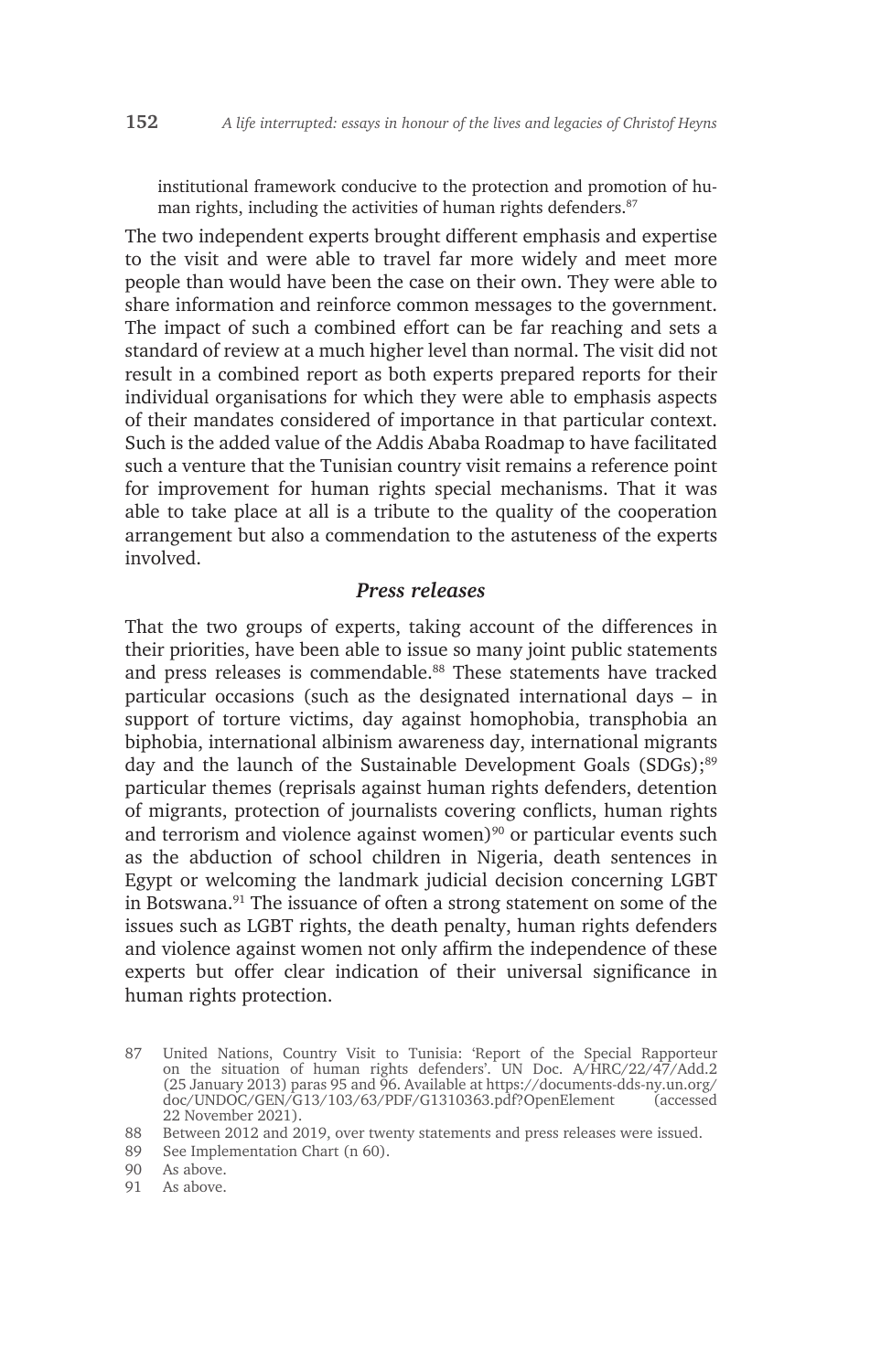These press releases serve useful purposes of affirming human rights ideals or reacting (often critically) to events regionally or globally that affect these ideals. In addition, they are useful for assuring and reassuring victims of human rights abuse (human rights defenders, LGBT, torture, freedom of expression etc) that they are not alone. On other occasions, the press releases help to clarify misunderstandings about human rights and above all else, a powerful tool through which to hear the voice of the international community on important matters.

Every year since 2015, on the International Day against Homophobia, Transphobia and Biphobia, on the 17 May, the UN experts and experts of the African Commission have issued a statement urging tolerance, non-discrimination and the avoidance of violence. In 2017, the experts focused their statement on the rights of trans and gender diverse youth, who, the statement noted, are usually victims of official and unofficial discrimination as well as at risk of physical, sexual and psychological violence. These adverse treatments can in turn lead to exclusion from school, denial of medical facilities, employment and housing. This statement is remarkable for a variety of reasons, firstly for its reach. On this occasion the experts were also able to have the participation of experts from the Inter-American Commission and the Council of Europe. Secondly, securing the statement under the Roadmap gave it greater credibility and impact on a continent (Africa) where the abuse of trans people is endemic. Similar added value can be seen on the many other occasions and circumstances when joint statements have been issued under the Roadmap.

Most press releases are usually disseminated through the major press outlets whose reach is gradually shrinking in light of the growing social media. This is why it is no surprise that most intergovernmental organisations and their individual human rights experts have social media accounts through which they disseminate their views.<sup>92</sup> Of the many joint activities concerning thematic issues, one clearly stands out and that is the collaboration to elaborate the African Commission General Comment on the right to life.

#### *Collaboration on human rights themes*

Another good indicator of success in human rights collaboration is to be able to agree a common understanding of the scope of international norms. This is especially true of collaboration across political and geographical regimes that are often informed by different cultural and political priorities. The scope of seemingly uncontroversial guarantees against torture or the arbitrary loss of life can prove difficult to agree

<sup>92</sup> See twitter handle for the Special Rapporteur on Extreme Poverty and Human Rights https://twitter.com/srpoverty and for Special Rapporteur on Freedom of Association at https://twitter.com/cvoule (accessed 31 December 2021).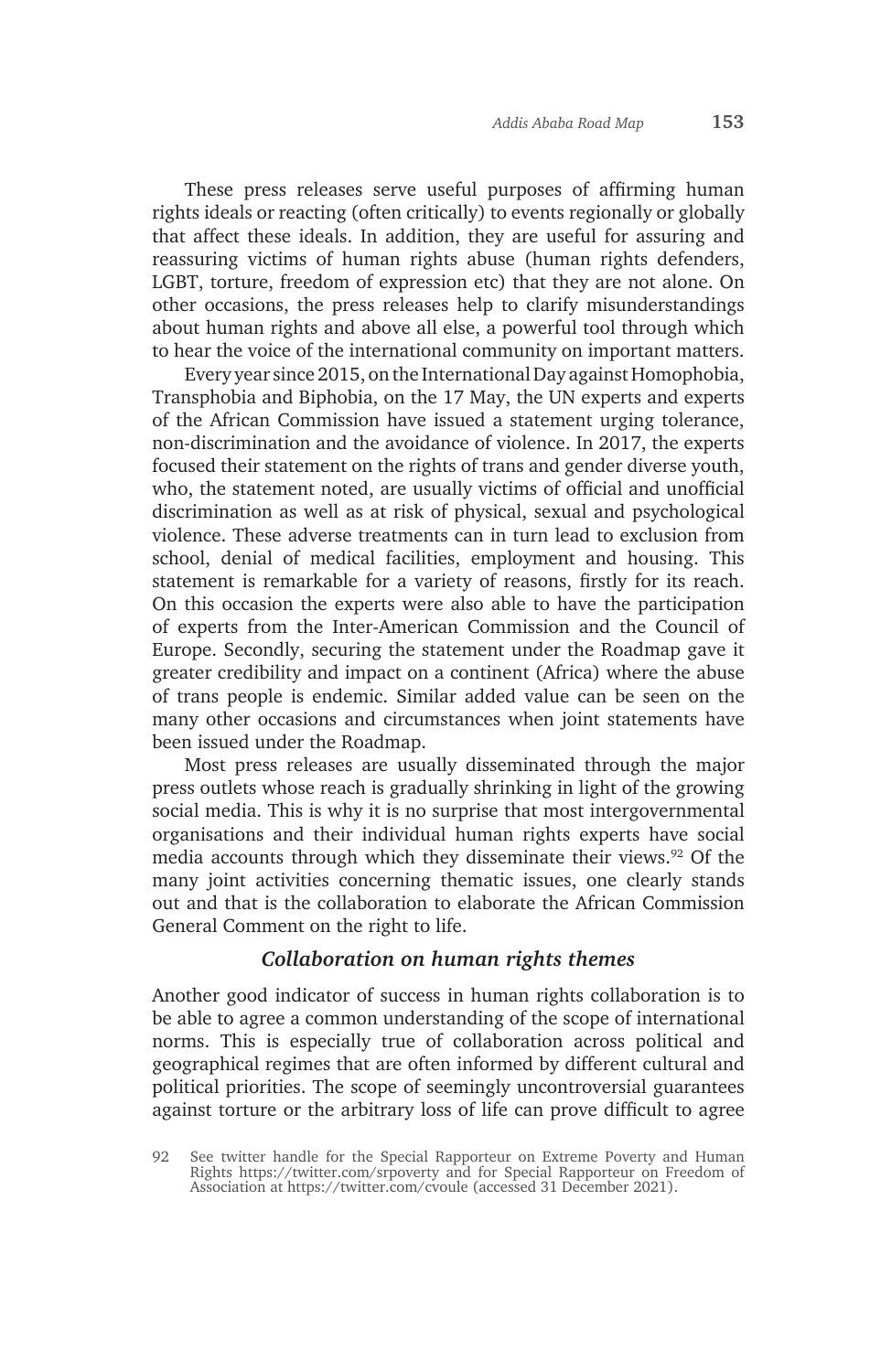amongst human rights experts.<sup>93</sup> This and other normative challenges demonstrate the enormity of the ambition under the Roadmap to address thematic issues and this has taken a variety of forms ranging from providing input into the preparation of thematic reports, undertaking joint studies,<sup>94</sup> organising conferences and other meetings to discuss specific themes including the human rights situation in African countries.95

When at its 52nd Ordinary Session in Yamoussoukro, Côte d'Ivoire, the African Commission expanded the mandate of its Working Group on the Death Penalty to include 'Extra-judicial, Summary and Arbitrary Killings in Africa',<sup>96</sup> it not only affirmed the relevance of all instances of unlawful killing under the African Charter but it also aligned its understanding of the right to life with international law. The adjusted mandate for the Working Group also brought it into a much closer working relationship with the UN mandate on Extrajudicial, Summary or Arbitrary Executions.<sup>97</sup> This made it a lot easier for a shared approach to their mandates under the Addis Ababa Roadmap.

In 2014, under its expanded mandate, the Working Group embarked on a project to draft a General Comment on the right to life in the African Charter and sought within the auspices of the Roadmap to collaborate with Christof Heyns, the UN Special Rapporteur on extrajudicial executions. The UN Special Rapporteur supported the process in a variety of ways including providing desktop research, a resource pack, a Framework discussion document outlining important ideas for the General Comment. A meeting in Kigali in 2015 to discuss this document<sup>98</sup> led to agreement of a draft text. The collaboration was officially characterised as 'technical assistance' for which the UN provided financial and other resources to facilitate a meeting of experts in Geneva in 2015 to discuss the terms of the General Comment.<sup>99</sup> The draft text was also placed on the website of the Commission with an invitation for comments from all interested stakeholders. The General

- 98 See, https://www.achpr.org/presspublic/publication?id=45 (accessed 31 December 2021).
- 99 On file at OHCHR, Geneva.

<sup>93</sup> Compare on the right to life the African Commission General Comment 3 - https:// www.refworld.org/docid/5e67c9cb4.html (accessed 31 December 2021) with UN Human Rights Committee General Comment 36 (2019) https://tbinternet. ohchr.org/\_layouts/15/treatybodyexternal/TBSearch.aspx?Lang=en&Treaty ID=8&DocTypeID=11 (accessed 31 December 2021).

<sup>94</sup> On Freedom of Association for example, see, Implementation Chart (n 60).

<sup>95</sup> Joint studies on the human rights situation in Eritrea and Central African Republic (CAR), see https://www.ohchr.org/documents/publications/guidingprin ciplesbusinesshr\_en.pdf (accessed 31 December 2021).

<sup>96</sup> See, ACHPR Resolution 227 (2012) https://www.achpr.org/sessions/resolu tions?id=254 (accessed 31 December 2021).

<sup>97</sup> See, https://www.ohchr.org/EN/Issues/Executions/Pages/SRExecutionsIndex. aspx (accessed 31 December 2021).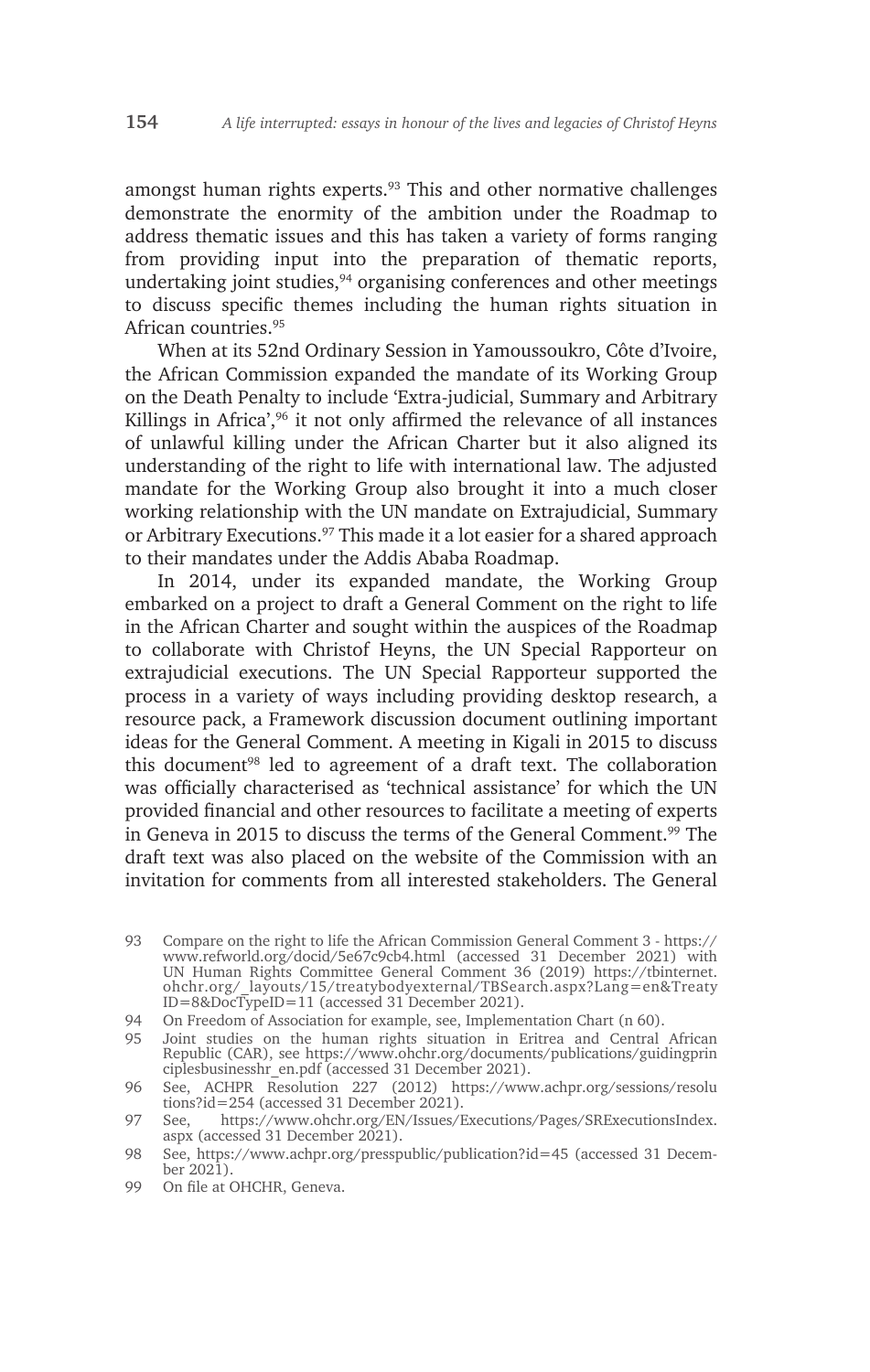Comment (3 – The Right to Life – Article 4 of the African Charter)<sup>100</sup> was adopted by the African Commission at its 57th Ordinary Session (Banjul) in November 2015.

Article 4 of the African Charter provides as follows:

Human beings are inviolable. Every human being shall be entitled to respect for his life and the integrity of his person. No one may be arbitrarily deprived of this right.

This is a general statement of the right to life behind which encompasses a range of dimensions that the African Commission has to unravel through its promotion and protection activities. It is similar but not identical to other statement of the right in other international instruments<sup>101</sup> and so although these may provide inspiration to the meaning of the African Charter provision, they can only be secondary sources. In addition, the geographical and cultural context may affect the nature of the Commission's emphasis and so this General Comment seeks to clarify the nature of the right to life 'as recognised in article 4 of the African Charter'.102

The centrepiece original idea of the General Comment is the concept of a 'dignified life',103 which informs the contextual considerations concerning the nature of the right to life and the distinct strategic themes that it proposes to be used to guide the interpretation and application of article 4. For this, the General Comment approaches the right through a broad lens<sup>104</sup> that requires states to take

preventive steps to preserve and protect the natural environment and humanitarian responses to natural disasters, famines, outbreaks of infectious diseases, or other emergencies. The State also has a responsibility to address more chronic yet pervasive threats to life, for example with respect to preventable maternal mortality, by establishing functioning health systems<sup>105</sup>

This concept of dignified life also calls for extra attention for vulnerable groups<sup>106</sup> and for States to hold private individuals and corporations, including private military and security companies accountable for causing or contributing to the arbitrary deprivation of life.107

The approach to the right to life in this General Comment is genuinely forward-looking and responds well to the challenges in the

<sup>100</sup> https://www.achpr.org/legalinstruments/detail?id=10 (accessed 20 November 2021).

<sup>101</sup> See, for example art 6 of International Covenant on Civil and Political Rights (1966) (ICCPR) or art 2 of the European Convention on Human Rights (1950) ECHR.

<sup>102</sup> See, Introduction to General Comment 3, para 1.

<sup>103</sup> Introduction to General Comment 3 (n 102) para 3.

<sup>104</sup> Introduction to General Comment 3 (n 102) paras 3 & 41.

<sup>105</sup> Introduction to General Comment 3 (n 102) para 3.

<sup>106</sup> Introduction to General Comment 3 (n 102) para 11.

<sup>107</sup> Introduction to General Comment 3 (n 102) paras 18 & 38.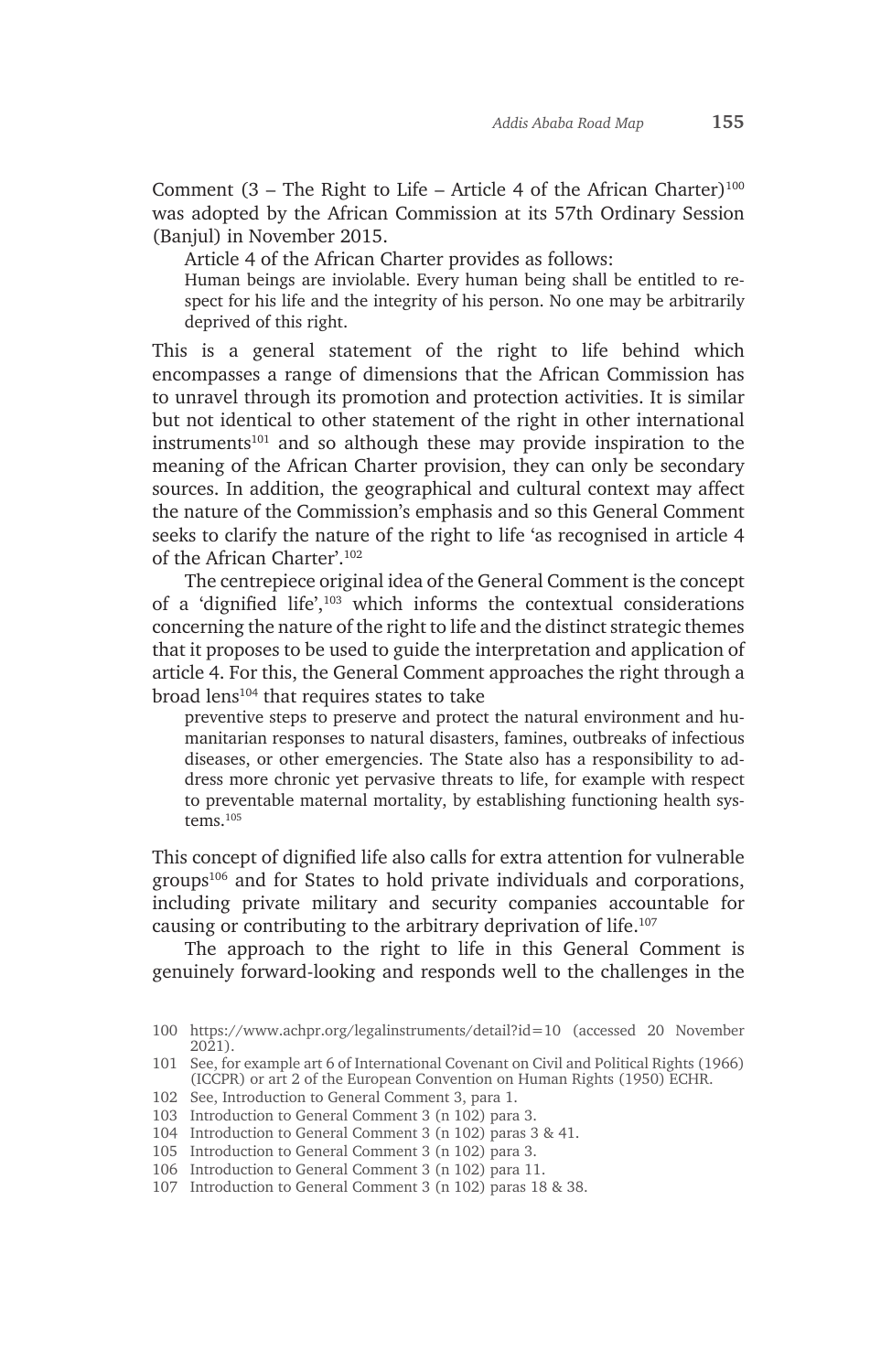African context including the impact of private actors on the loss of life. It captures some of the topical debates concerning the responsibility of private corporations to respect human rights at the UN.108

## *Other activities*

The strength of the Roadmap is as much in the qualitative contribution as in the breadth of activities the combined effect of which may be seen in the genuinely tangible steps towards the realisation of human rights ideals. Some of the other activities include the participation in each other's meetings and events and the Implementation Chart records *inter alia* meetings to jointly raise awareness of human rights situations or participation in the meetings of their intergovernmental bodies (the Human Rights Council and the African Commission), undertake training or participate in the annual meetings or to share expertise and experiences.109 Such activities bring perspectives and dimensions that may be missed had the meetings been restricted to members of a particular intergovernmental group. In 2013, for example, at a side event organised during the 54th session of the African Commission, a member of the United Nations Working Group on Business and Human Rights made an intervention on the significance of the UN Guiding Principles on Business and Human Rights (UNGPs) on illicit capital flight.110 Similarly, experts from both organisations participated in the Continental Conference on the Abolition of the Death Penalty,<sup>111</sup> the Annual Forum usually held in Geneva as well as the African Regional Forum on Business and Human Rights held in Addis Ababa in 2014 and also, numerous workshops.112

In respect of participation in meetings, the participation of African Commission experts in the Annual Meeting of UN Special Procedure Mandate holders is especially notable. This is the one and only opportunity for UN experts to get together and reflect on their performance as well as share the benefit of their experiences. Considering the fluidity of memberships, it provides an excellent opportunity for members to get to meet new colleagues and explore ways of working together. The presence of experts from the African Commission at these meetings (in attendance every year since 2012) adds important dimensions to give visibility to the Roadmap. It allows the experts from both organisations to explore better ways of implementing their mandates and to contribute

- 111 SP on Extrajudicial, Summary or Arbitrary Executions.
- 112 See Implementation Chart (n 60).

<sup>108</sup> See, UN Guiding Principles on Business and Human Rights (2011). https://www. ohchr.org/documents/publications/guidingprinciplesbusinesshr\_en.pdf (accessed 31 December 2021).

<sup>109</sup> See Implementation Chart (n 60).

<sup>110</sup> As above.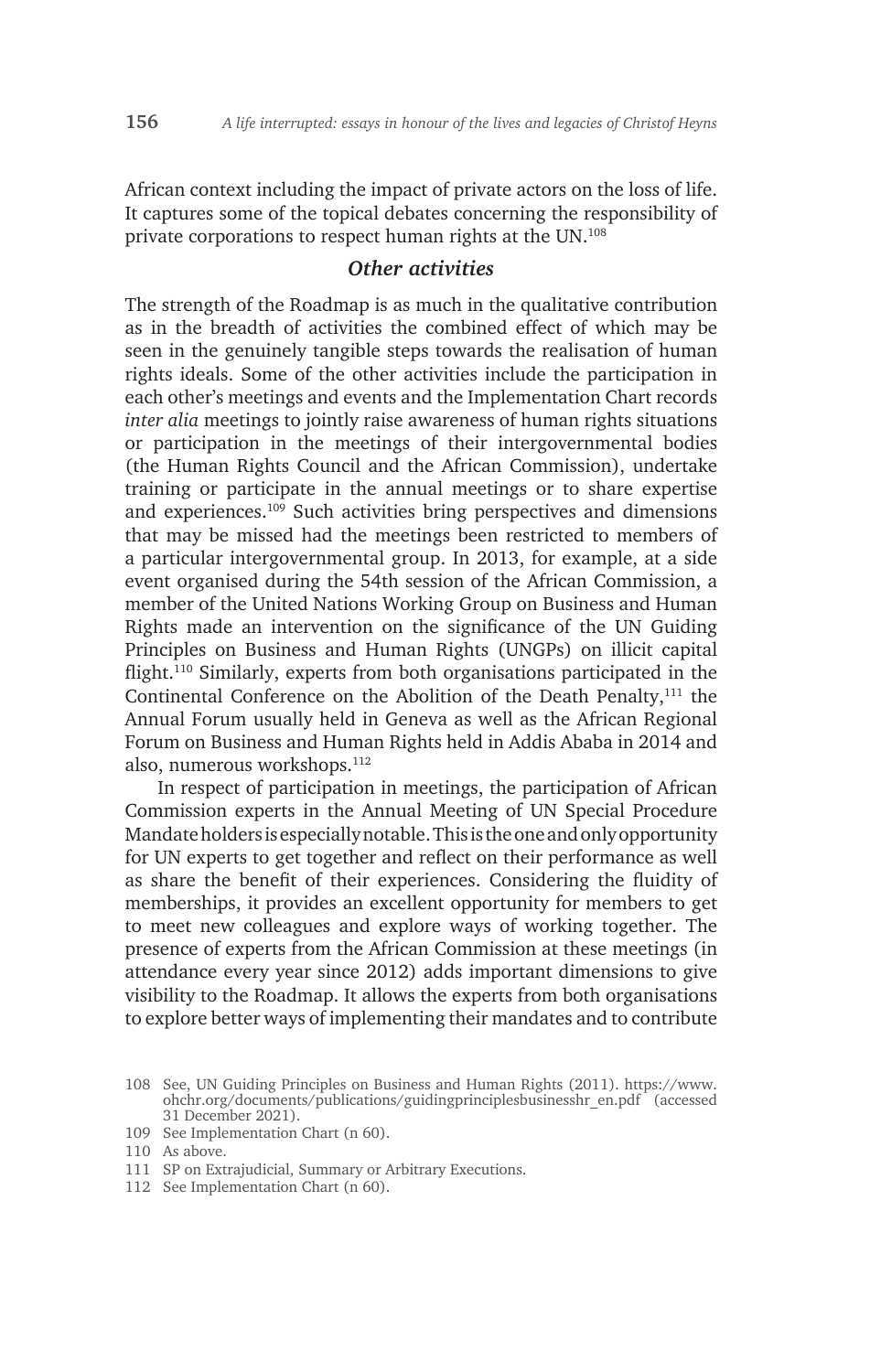to thematic discussions. Above all, such meetings represent tangible steps of the universality of human rights.

Other activities worth mentioning here include the peer support programs, submitting *amicus curiae* to the supervisory bodies, following up on each other's recommendations, contributing to Commissions of Inquiry, especially those that concern African Countries (Burundi and Cote d'Ivoire), working with civil society organisations and not to forget the engagement of their secretarial staff.113

#### *Challenges*

By any measure of assessment, the Roadmap has added considerable value to the realisation of human rights ideals, but this has not been the easiest of journeys. It is faced with challenges, the resolution of which would enhance its value. In the first place, despite the impact and value of the Roadmap, it lacks the full and complete status that would enable unrestrained functionality. As already argued, $114$  the experts are entitled, in the interpretation of their mandates, to cooperate and collaborate with anyone they consider of assistance. The recognition that this relationship confers is limited and cannot readily command attention or resources. In effect, the experts are constrained to operate the Roadmap as part of their existing mandates, drawing on the personnel and financial resources available to them. There is no opportunity to request additional support in the name of the Roadmap. In the unusual situation, when additional funding was provided to the UN Special Rapporteur for extrajudicial executions to convene a meeting of experts under the auspices of the Roadmap to discuss the African Commission General Comment on the right to life, it was justified as technical assistance from the OHCHR to the African Commission. A formal recognition would confer an official status to the Roadmap, alongside its experts with opportunities for the intergovernmental bodies to list their activities on its agenda and to request and receive reports for its activities. Until a formal character is recognised, the Roadmap will continue to exist only vicariously through the goodwill of its experts.

The absence of a formal status also means the Roadmap can represent additional effort on the part of the experts and their secretariats. Without administrative support of its own, the activities have necessarily been added on to existing programs and so creating strains on the capacities of those involved. This means that the full potential of the Roadmap cannot be realised which is a real shame in light of the impact that even a limited form has been able to realise. These constraints on capacity are not helped by the occasional policy disagreements that can arise

113 As above. 114 As above.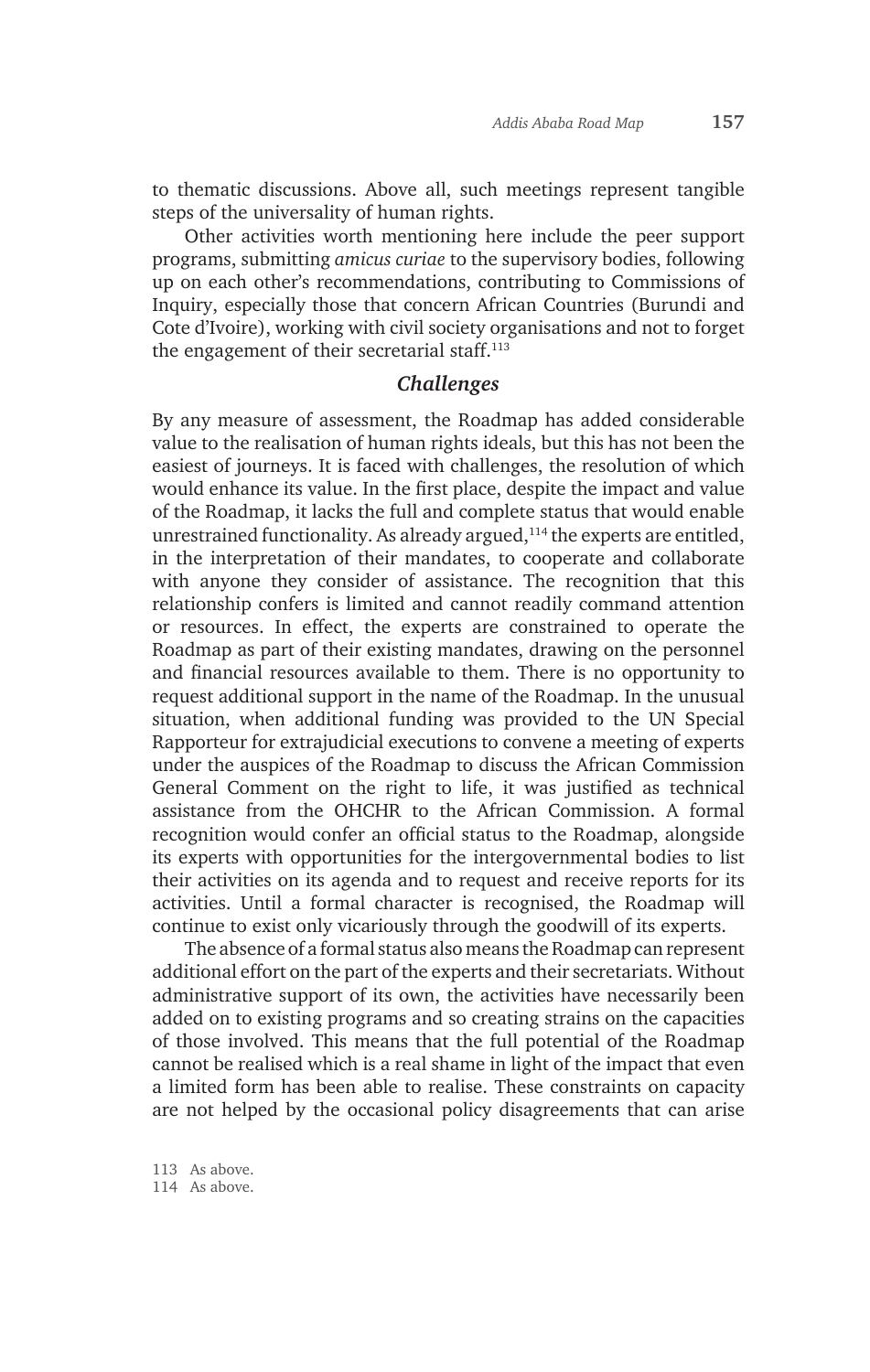between the experts. It is true that differences in policies, priorities and strategies are unavoidable in a relationship such as the Roadmap but the effect of such ordinarily acceptable differences can be acute when the opportunities to act are already constrained.

In addition, the fact that the Roadmap does not command the attention of all experts in both organisations is a major challenge. The Roadmap is essentially a voluntary initiative to which individual mandate holder choose to join and there may be many different reasons why an expert may choose not to participate, including the absence of a comparable mandate or differences in priorities between related mandates. One should also not omit to mention the effect of the absence of formal character and with that the lack of additional resources to undertake the activities. This not only raises questions concerning the credibility of the initiative, but it does not help with the efforts to affirm the universality, interdependence and indivisibility of human rights. In practice, this limited participation means the bulk of the effort to keep the Roadmap alive is left to a small group of dedicated experts and their administrative support teams. That is an unfortunate loss of opportunity.

# **Conclusions**

It takes the vision, energy and dedication of a few people to make meaningful change and under the Roadmap, this came from leaders such as Christof Heyns and Reine Alapini-Gansou guided unflinchingly by Jane Connors, Ibrahim Wane and Moussa Gassama, formerly at the OHCHR. Others, not expressly named, have also contributed to the success of the collaboration initiative. Many lessons may be shared from the Addis Ababa human rights initiative but one that should not be overlooked is the role of non-state actors such as independent human rights experts in the realisation of human rights ideals. The Roadmap has confirmed the importance of the transnational approach to human rights in which the role of all actors is significant.

In 2012 when the initiative was launched, the Outcome document set out important goals but how these would turn out was totally unpredictable. With no official status or resources of its own, one would be forgiven for being pessimistic. Yet the tangible successes of the Roadmap can be said to exceed all expectations. The Roadmap has revealed, beyond doubt, the value of collaboration, especially across organisations, geographies and cultures. It has helped to reveal the reality of the universality and interdependence of human rights broadly interpreted. The initiative has demonstrated the importance of a common understanding as well as the value of joined participation across stakeholders. This has enabled the breaking of traditional